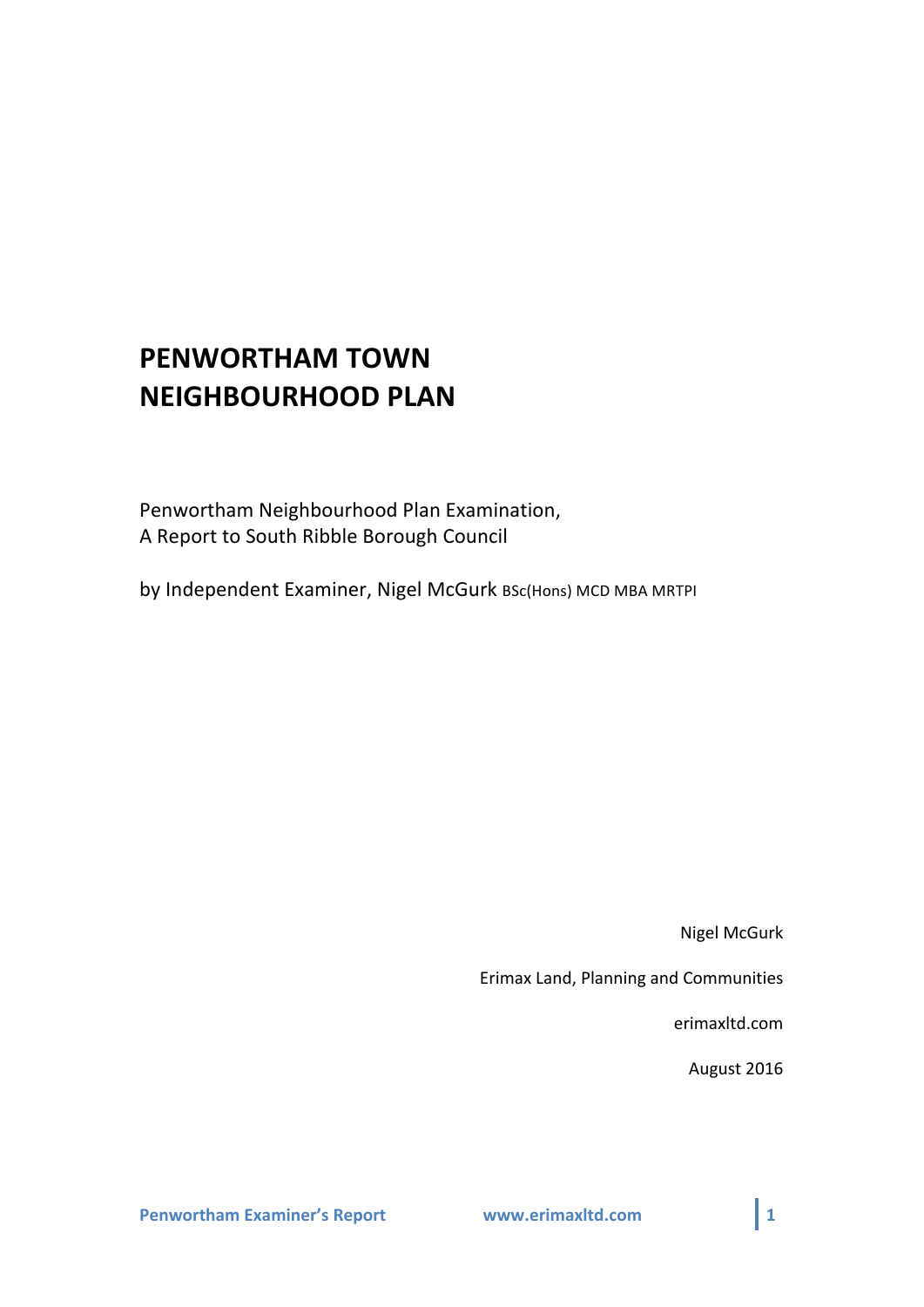## **Contents:**

- 1. Introduction
- **2. Basic Conditions and Development Plan Status**
- **3. Background Documents and the Penwortham Neighbourhood Area**
- **4. Public Consultation**
- **5.The Neighbourhood Plan: Introductory Section**
- **6. The Neighbourhood Plan: Policies**
- **7. The Neighbourhood Plan: Other Matters**
- **8. Summary**
- **9. Referendum**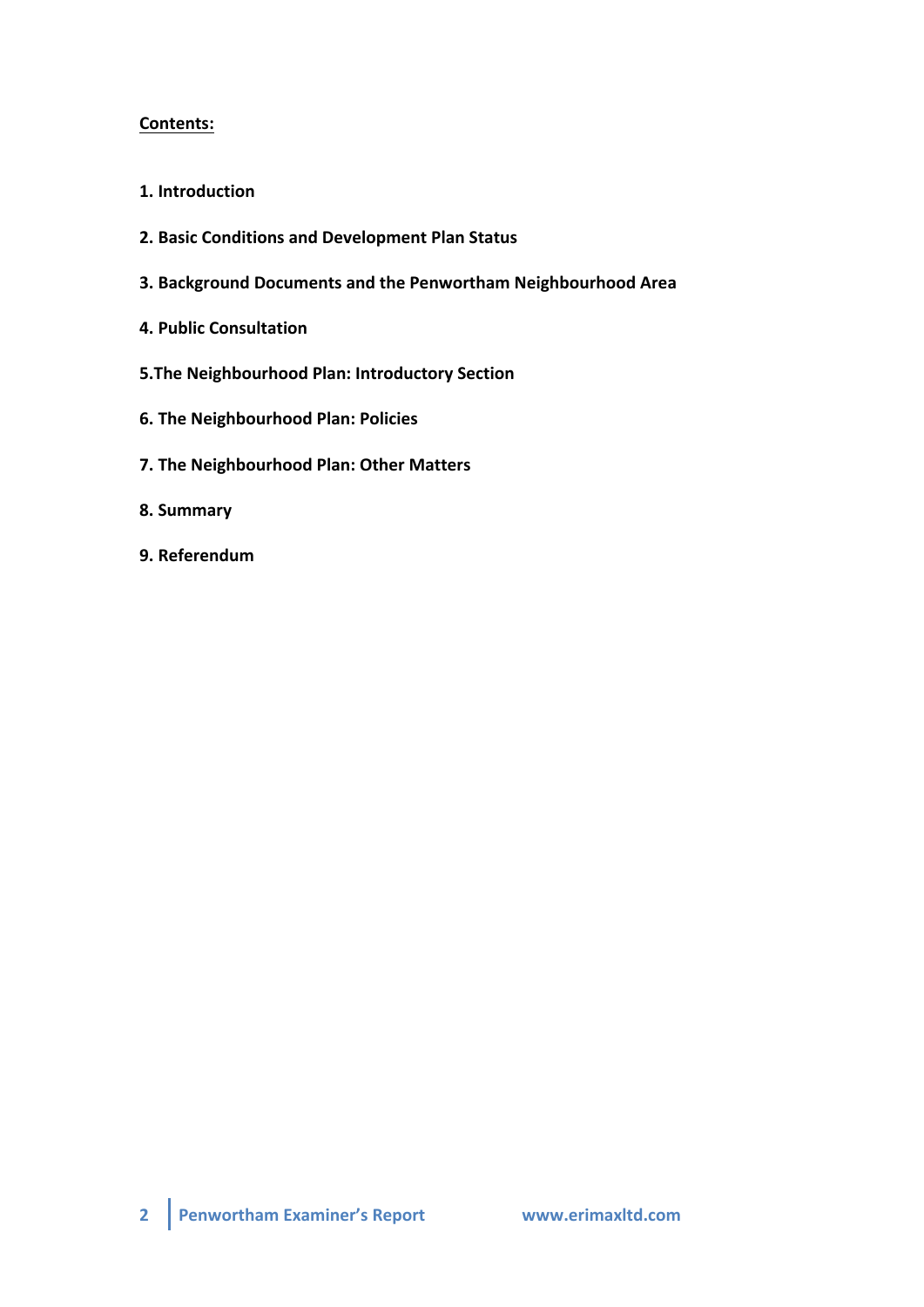## **1. Introduction**

#### The Neighbourhood Plan

# Where modifications are recommended, they are presented as bullet points and highlighted in bold print, with any proposed new wording in *italics*.

This Report provides the findings of the examination into the Penwortham Town Neighbourhood Plan (referred to as the Neighbourhood Plan).

Neighbourhood planning provides communities with the power to establish their own policies to shape future development in and around where they live and work.

"*Neighbourhood planning gives communities direct power to develop a shared vision*  for their neighbourhood and deliver the sustainable development they need." (Paragraph 183, National Planning Policy Framework)

Penwortham Town Council is the *qualifying body* responsible for the production of this Neighbourhood Plan. This is in line with the aims and purposes of neighbourhood planning, as set out in the Localism Act (2011), the National Planning Policy Framework (2012) and Planning Practice Guidance (2014).

This Examiner's Report provides a recommendation as to whether or not the Neighbourhood Plan should go forward to a Referendum. Were it to go to Referendum and achieve more than 50% of votes in favour, then the Plan would be *made* by South Ribble Borough Council. The Neighbourhood Plan would then be used to determine planning applications and guide planning decisions in the Penwortham Neighbourhood Area.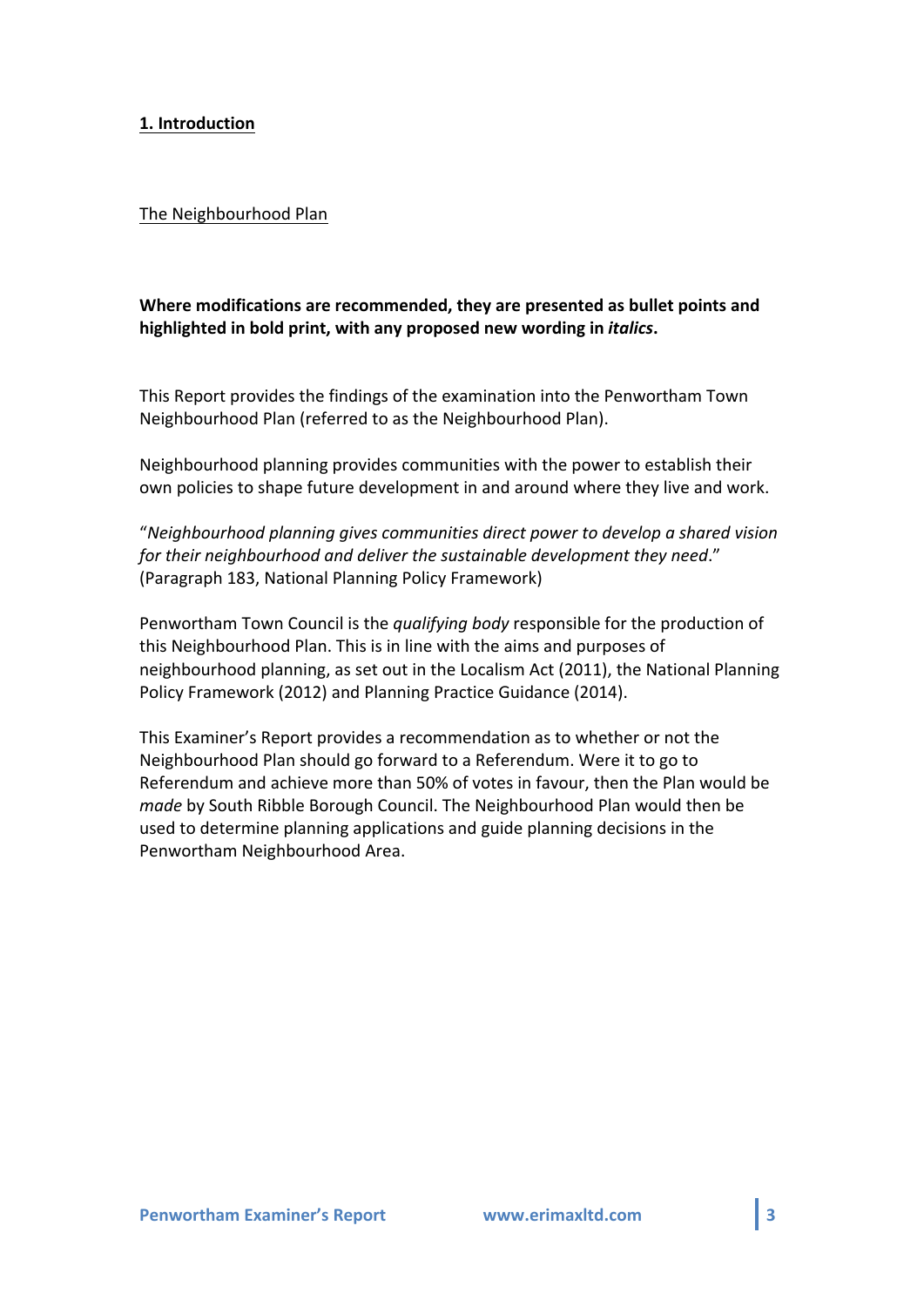## Role of the Independent Examiner

I was appointed by South Ribble Borough Council, with the consent of the qualifying body, to conduct an examination and provide this Report as an Independent Examiner. I am independent of the qualifying body and the local authority. I do not have any interest in any land that may be affected by the Neighbourhood Plan and I possess appropriate qualifications and experience.

I am a chartered town planner and an experienced Independent Examiner of Neighbourhood Plans. I have extensive land, planning and development experience, gained across the public, private, partnership and community sectors.

As the Independent Examiner, I must make one of the following recommendations:

- a) that the Neighbourhood Plan should proceed to Referendum, on the basis that it meets all legal requirements;
- b) that the Neighbourhood Plan, as modified, should proceed to Referendum;
- c) that the Neighbourhood Plan does not proceed to Referendum, on the basis that it does not meet the relevant legal requirements.

If recommending that the Neighbourhood Plan should go forward to Referendum, I must then consider whether or not the Referendum Area should extend beyond the Penwortham Neighbourhood Area to which the Plan relates.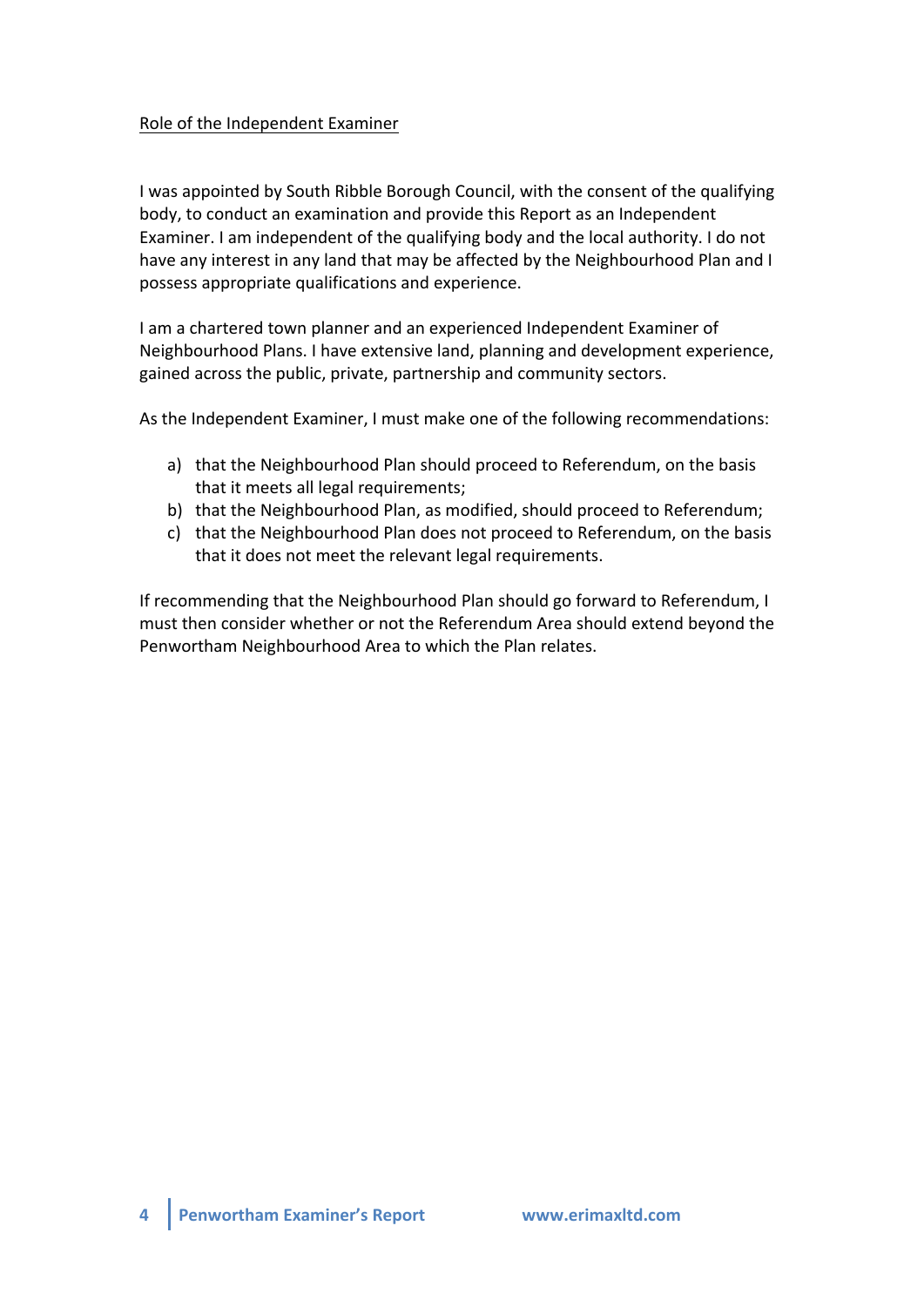## Neighbourhood Plan Period

A neighbourhood plan must specify the period during which it is to have effect. The front cover of the Neighbourhood Plan clearly specifies the plan period as "*2016 - 2026*." 

For clarity, having regard to the above requirement, I recommend:

• **Page 4, Introduction, Para 1, add "…development and growth** *up to 2026.***"**

Taking the above into account, the Neighbourhood Plan satisfies the relevant requirement in this regard.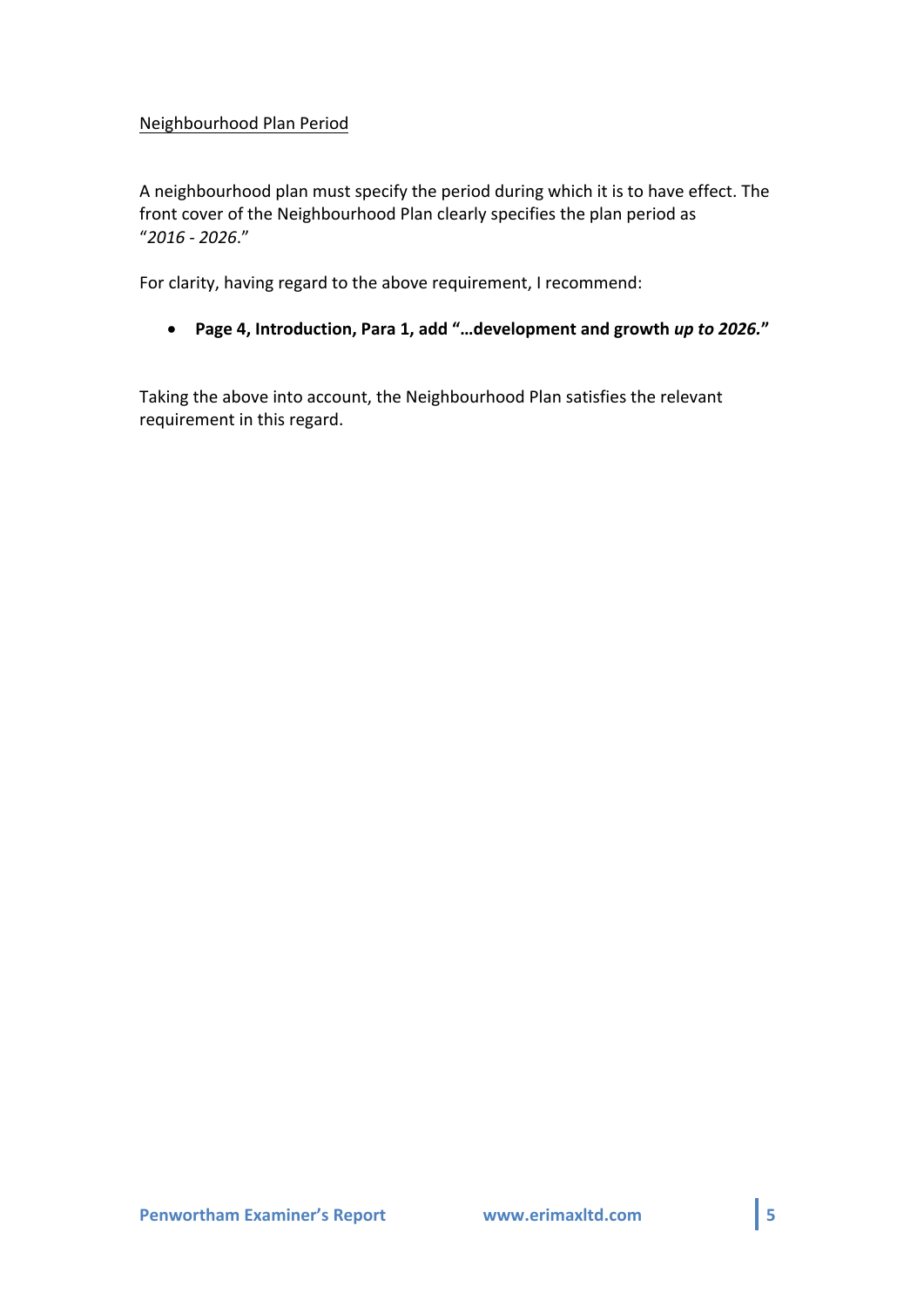## Public Hearing

According to the legislation, when the Examiner considers it necessary to ensure adequate examination of an issue, or to ensure that a person has a fair chance to put a case, then a public hearing must be held.

However, the legislation establishes that it is a general rule that neighbourhood plan examinations should be held without a public hearing - by written representations only. 

Further to consideration of all of the relevant information, I confirmed to South Ribble Borough Council that I was satisfied that the Penwortham Neighbourhood Plan could be examined without the need for a Public Hearing.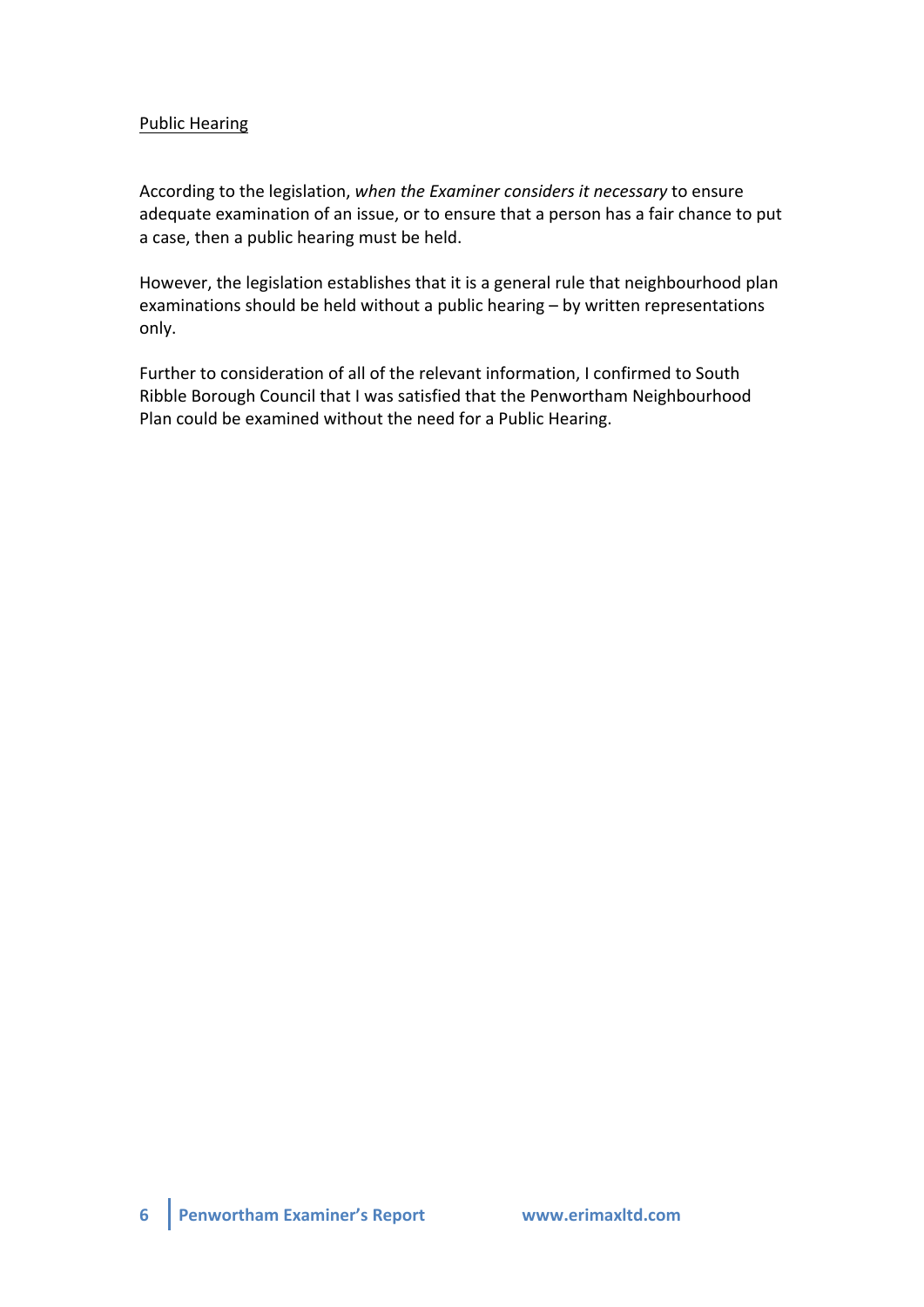# **2. Basic Conditions and Development Plan Status**

## Basic Conditions

It is the role of the Independent Examiner to consider whether a neighbourhood plan meets the "basic conditions." These were *set out in law*<sup>1</sup> following the Localism Act 2011. A neighbourhood plan meets the basic conditions if:

- having regard to national policies and advice contained in guidance issued by the Secretary of State it is appropriate to make the neighbourhood plan;
- the making of the neighbourhood plan contributes to the achievement of sustainable development;
- $\bullet$  the making of the neighbourhood plan is in general conformity with the strategic policies contained in the development plan for the area of the authority (or any part of that area);
- the making of the neighbourhood plan does not breach, and is otherwise compatible with, European Union (EU) obligations; and
- the making of the neighbourhood plan is not likely to have a significant effect on a European site or a European offshore marine site, either alone or in combination with other plans or projects. $<sup>2</sup>$ </sup>

An independent examiner must also consider whether a neighbourhood plan is compatible with the Convention rights. $3$ 

In examining the Plan, I am also required, under Paragraph 8(1) of Schedule 4B to the Town and Country Planning Act 1990, to check whether:

- $\bullet$  the policies relate to the development and use of land for a designated Neighbourhood Area in line with the requirements of Section 38A of the Planning and Compulsory Purchase Act (PCPA) 2004;
- the Neighbourhood Plan meets the requirements of Section 38B of the 2004 PCPA (the Plan must specify the period to which it has effect, must not include provision about development that is excluded development, and must not relate to more than one Neighbourhood Area);

<sup>&</sup>lt;sup>1</sup> Paragraph 8(2) of Schedule 4B of the Town and Country Planning Act 1990.<br><sup>2</sup> Prescribed for the purposes of paragraph 8(2) (g) of Schedule 4B to the 1990 Act by Regulation 32 The Neighbourhood Planning (General) Regulations 2012 and defined in the Conservation of Habitats and Species Regulations 2010 and the Offshore Marine Conservation (Natural Habitats, &c.)

Regulations 2007.<br> $3$  The Convention rights has the same meaning as in the Human Rights Act 1998.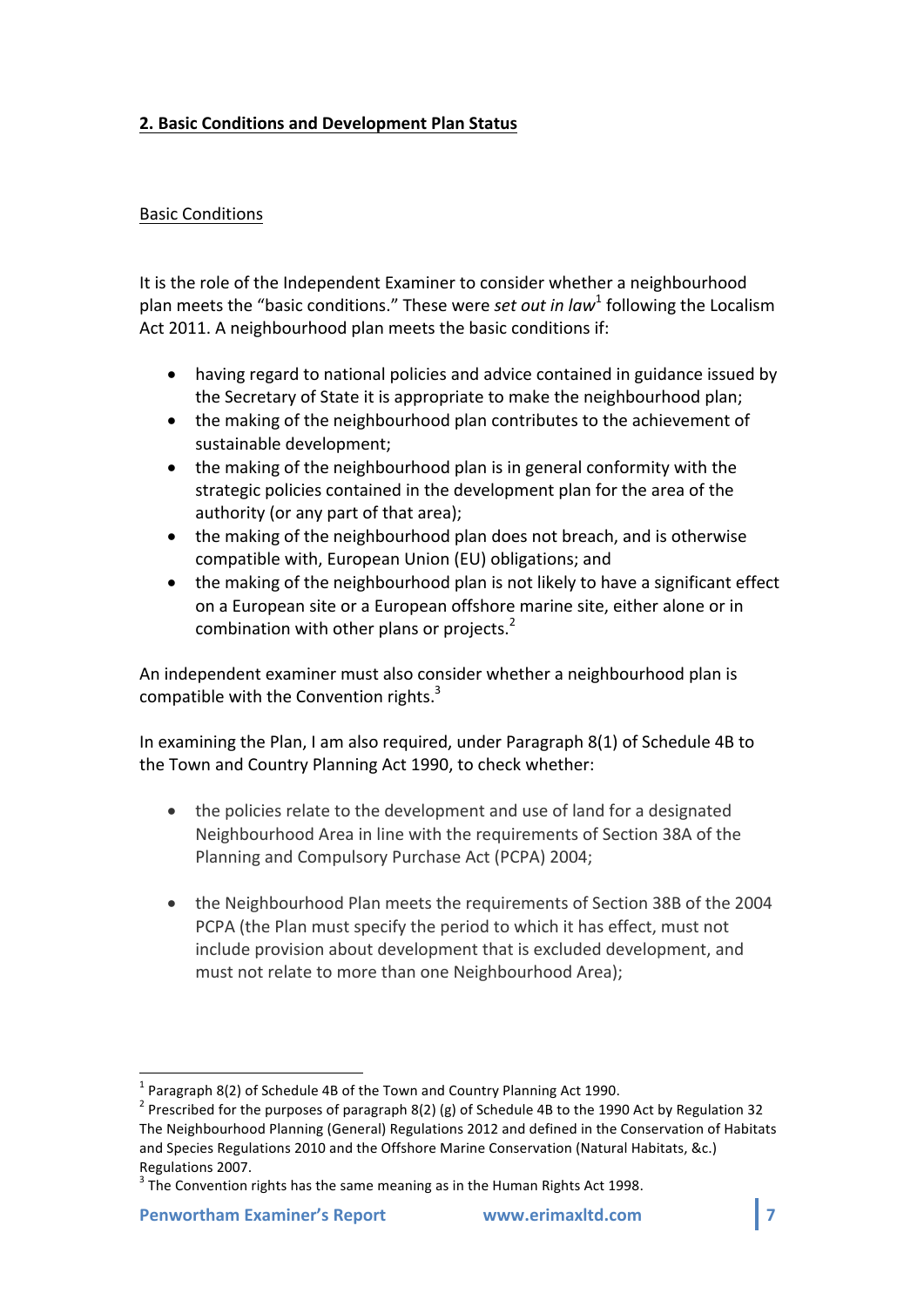• the Neighbourhood Plan has been prepared for an area that has been designated under Section 61G of the Localism Act and has been developed and submitted for examination by a qualifying body.

Subject to the content of this Report, I am satisfied that these three points have been met.

In line with legislative requirements, a Basic Conditions Statement was submitted alongside the Neighbourhood Plan. This sets out how, in the qualifying body's opinion, the Neighbourhood Plan meets the basic conditions. I note that Page 4 of the Neighbourhood Plan provides a clear, accurate and helpful summary of the basic conditions.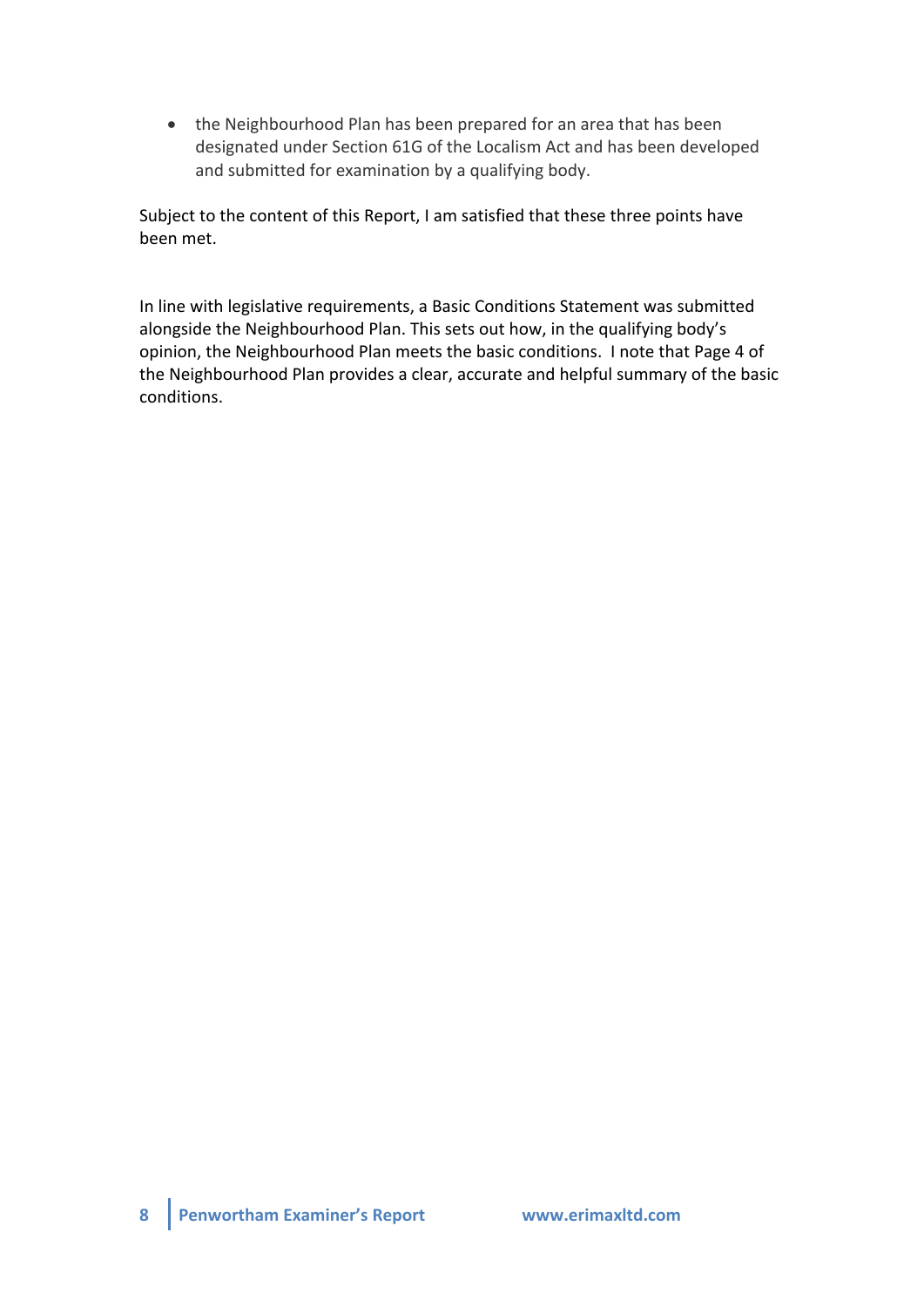# European Convention on Human Rights (ECHR) Obligations

I am satisfied that the Neighbourhood Plan has regard to fundamental rights and freedoms guaranteed under the ECHR and complies with the Human Rights Act 1998 and there is no substantive evidence to the contrary.

# European Union (EU) Obligations

There is no legal requirement for a neighbourhood plan to have a sustainability appraisal<sup>4</sup>. However, in some limited circumstances, where a neighbourhood plan is likely to have significant environmental effects, it may require a Strategic Environmental Assessment. 

With the above in mind, national policy states that:

"Draft neighbourhood plan proposals should be assessed to determine whether the plan is likely to have significant environmental effects." (Planning Practice Guidance<sup>5</sup>).

This process is often referred to as a screening report, opinion, statement or assessment. If the screening report identifies likely significant effects, then an environmental report must be prepared.

South Ribble Borough Council undertook a Strategic Environmental Assessment Screening Report in August 2015. This concluded that:

"...it is unlikely there will be any significant environmental effects arising from the *PTNDP* that were not covered in the Sustainability Appraisal of the Central Lancashire *Core Strategy. As such, the PTNDP does not require a full SEA to be undertaken."* 

Further to the above, the statutory consultees, Natural England, Historic England and the Environment Agency, have all been consulted on the Neighbourhood Plan and none have raised any objections to the conclusion above.

A Habitats Regulations Assessment is required if the implementation of the Neighbourhood Plan may lead to likely negative significant effects on protected European sites. In undertaking its Screening Report, South Ribble Borough Council identified the presence of the Ribble and Alt Estuaries Special Protection Area (SPA) and Ramsar site around two kilometres west of the Neighbourhood Area. However, South Ribble Borough Council noted that although:

 $^4$  Paragraph 026, Ref: 11-027-20150209, Planning Practice Guidance  $^5$  Paragraph 027, ibid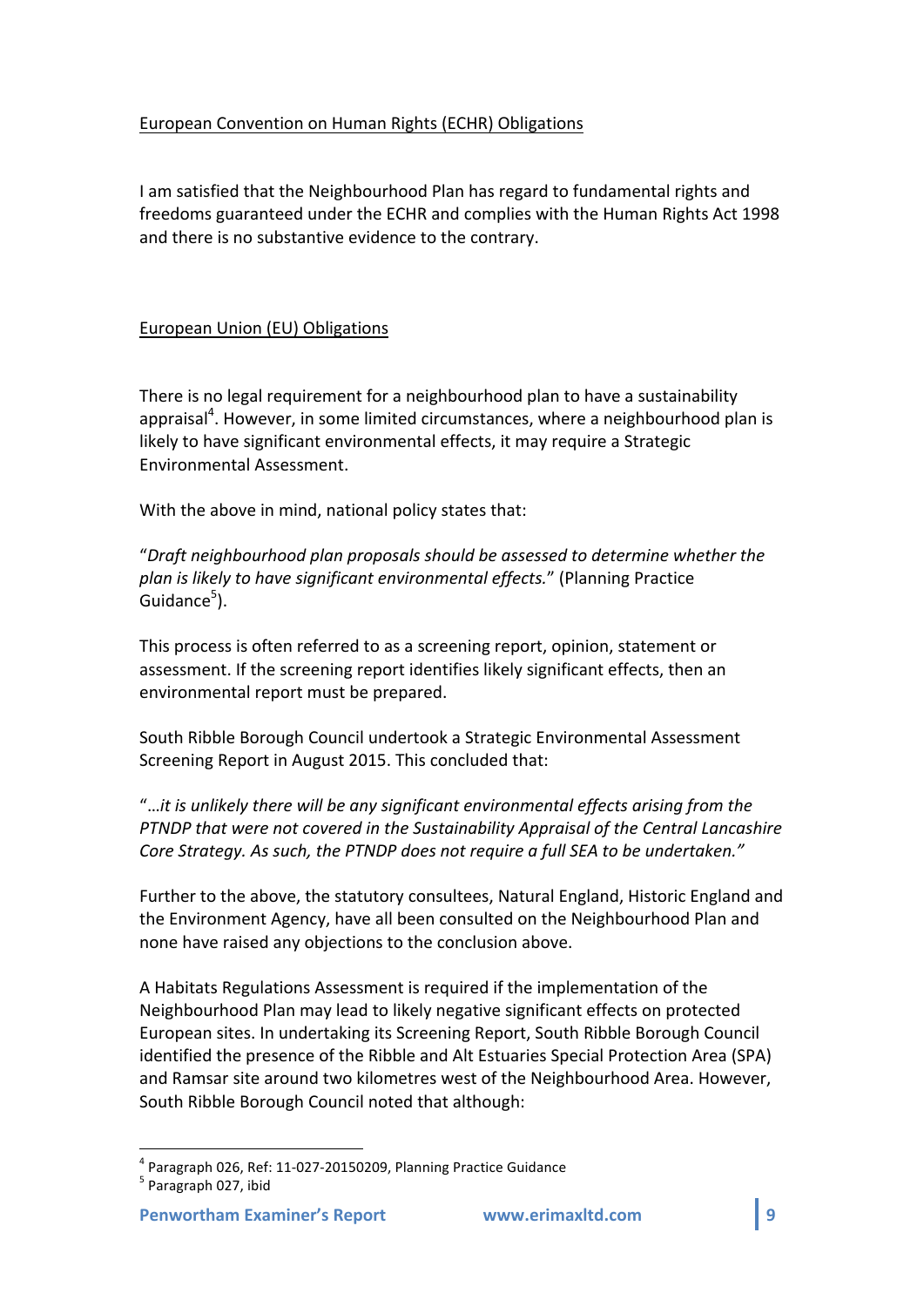"...the PTNDP refers to large scale residential development, it does not allocate any sites not included, and therefore already assessed, in the South Ribble Local Plan."

South Ribble Borough Council goes on to state that;

"The Habitats Regulations Assessments for the Central Lancashire Core *Strategy/South Ribble Local Plan considered the impact of development in* Penwortham and development in the town will accord with that identified in the Core *Strategy.* A Habitats Regulations Screening was undertaken and no significant effects *were noted on European protected sites*."

In addition to all of the above, national guidance establishes that ultimate responsibility for determining whether a draft neighbourhood plan meets EU obligations is placed on the local planning authority,

"The local planning authority must decide whether the draft neighbourhood plan is compatible with EU regulations." (Planning Practice Guidance<sup>6</sup>)

In undertaking the Screening Report and reaching the conclusions that it has, South Ribble Borough Council has clearly considered the Neighbourhood Plan's compatibility with EU obligations and, like the statutory consultees named above, it has no concerns in this regard.

Taking all of the above into account, I am satisfied that the Neighbourhood Plan is compatible with EU obligations.

 

<sup>&</sup>lt;sup>6</sup> Paragraph 031, Reference: 11-031-20150209, Planning Practice Guidance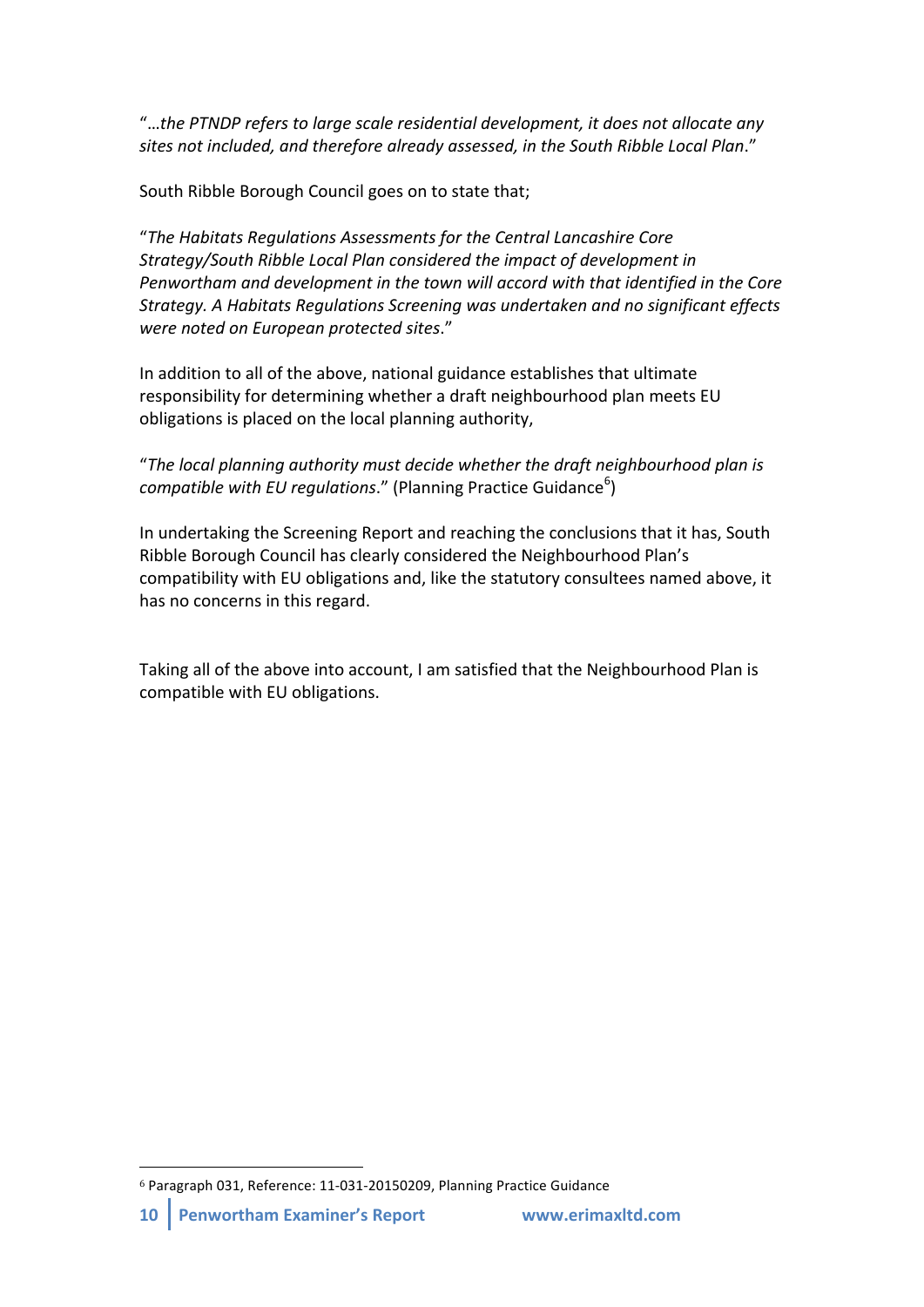# **3. Background Documents and the Penwortham Neighbourhood Area**

## Background Documents

In undertaking this examination I have considered various information in addition to the Penwortham Town Neighbourhood Plan. This has included the following main documents:

- National Planning Policy Framework (the Framework) (2012)
- Planning Practice Guidance (2014)
- Town and Country Planning Act 1990 (as amended)
- The Localism Act (2011)
- The Neighbourhood Plan Regulations (2012) (as amended)
- Central Lancashire Core Strategy Development Plan Document (DPD) (2012)
- South Ribble Local Plan (2015)
- Basic Conditions Statement
- Consultation Statement
- Strategic Environmental Assessment Screening Opinion

Also:

• Representations received

In addition, I spent an unaccompanied day visiting the Penwortham Town Neighbourhood Area.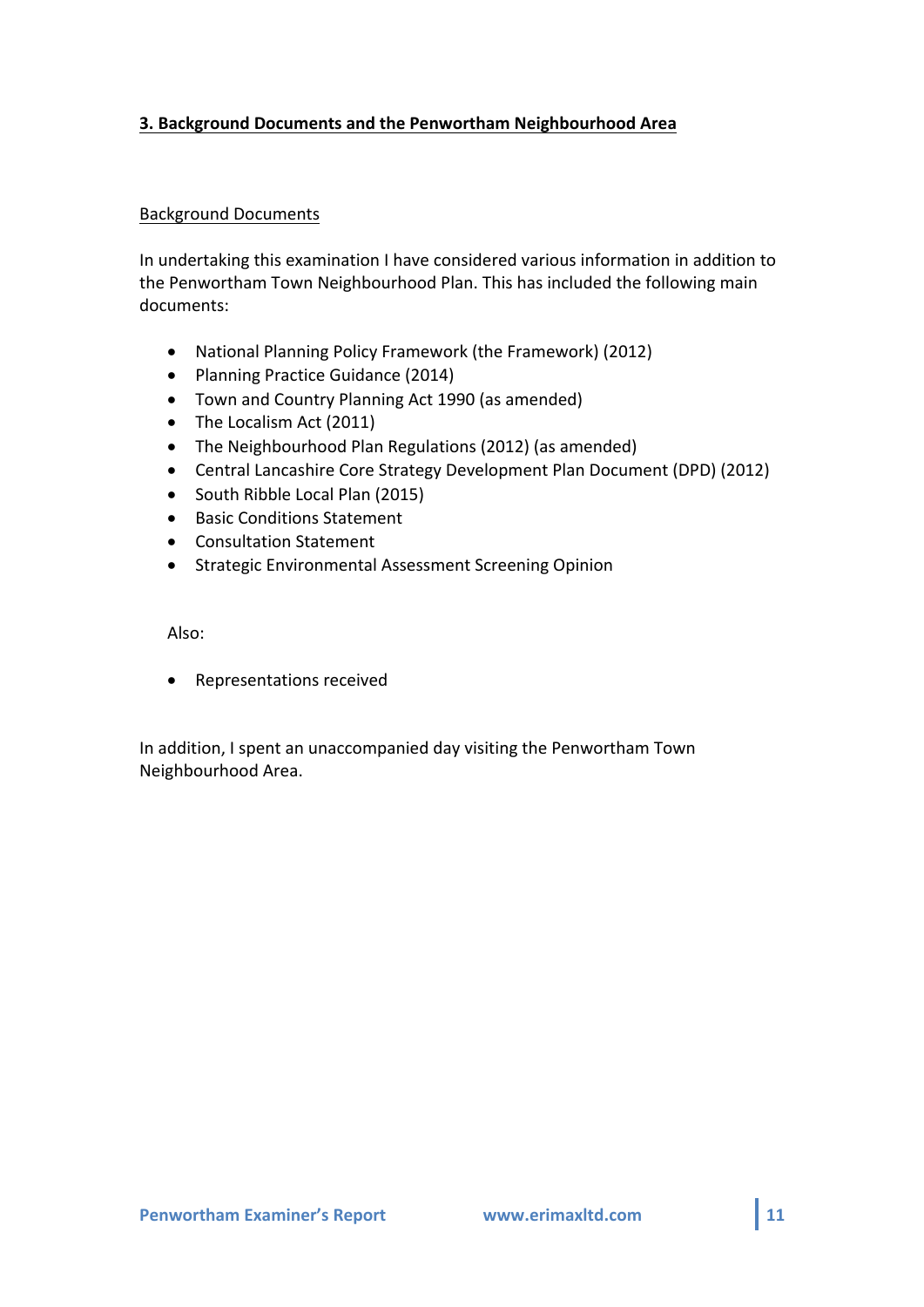# Penwortham Town Neighbourhood Area

Page 6 of the Neighbourhood Plan refers to there being a plan showing the boundary of the Penwortham Town Neighbourhood Area in the Appendices. For clarity, I recommend that the boundary plan be included within the Neighbourhood Plan itself:

# • Move the boundary plan from the Appendices to page 5 of the **Neighbourhood Plan, following on from the "***Area Designation***" section.**

The Neighbourhood Plan states that the Neighbourhood Area is co-terminus with the boundaries of the electoral area of Penwortham Town.

Further to an application made by Penwortham Town Council, South Ribble Borough Council approved the designation of Penwortham Town as a Neighbourhood Area on 26 February 2014.

This satisfied a requirement in line with the purposes of preparing a Neighbourhood Development Plan under section 61G (1) of the Town and Country Planning Act 1990 (as amended).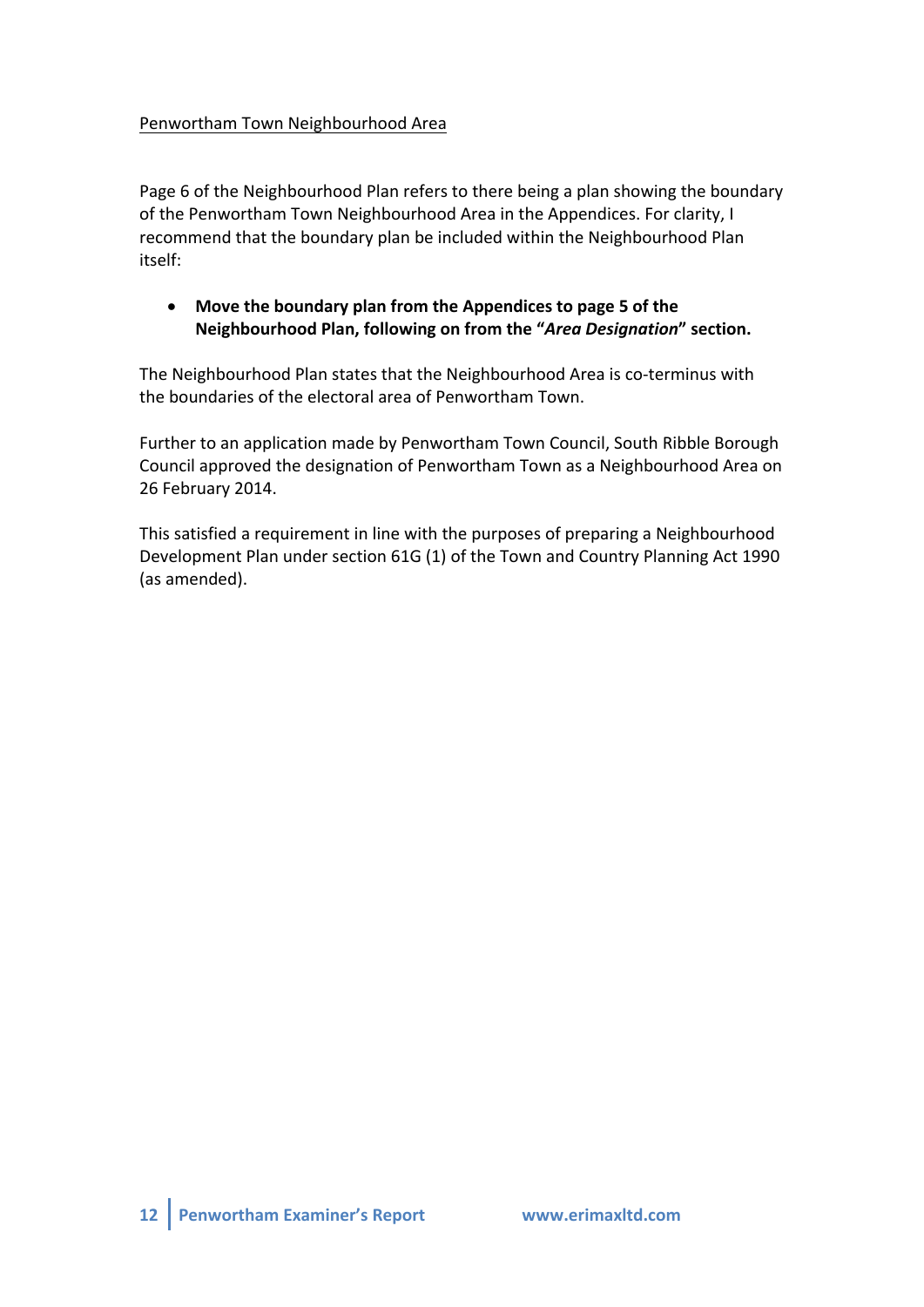# **4. Public Consultation**

## Introduction

As land use plans, the policies of neighbourhood plans form part of the basis for planning and development control decisions. Legislation requires the production of neighbourhood plans to be supported by public consultation.

Successful public consultation enables a neighbourhood plan to reflect the needs, views and priorities of the local community. It can create a sense of public ownership, help achieve consensus and provide the foundations for a 'Yes' vote at Referendum.

# Penwortham Town Neighbourhood Plan Consultation

The Consultation Statement submitted to South Ribble Borough Council alongside the Neighbourhood Plan set out who was consulted and how, together with the outcome of the consultation, as required by the neighbourhood planning *regulations* 7 *.*

The information provided, in respect of the consultation carried out, demonstrates that community engagement was at the heart of the plan-making process and that it was carried out in a comprehensive manner.

Further to the decision to produce a Neighbourhood Plan, a Steering Group, comprising elected members and representatives of community groups, businesses and interested parties within the town, was created. The Steering Group was supported by professional planning advice, both from South Ribble Borough Council and through expert advice. The benefits of this support are clear to see in what is a well-produced Neighbourhood Plan.

The inaugural meeting of the Steering Group was held in January 2014 and this was followed by the distribution of 9,500 newsletters to every household and business address in the Neighbourhood Area. The newsletter contained a questionnaire, which was also available electronically and in various venues throughout the town.

The questionnaire was supported by "roadshow events" held at seven separate venues, providing opportunities for questions and comments. A further 2,500 questionnaires were disseminated at these events. All of the responses to the questionnaires were analysed and informed the production of the draft plan.

 

<sup>7</sup>Neighbourhood Planning (General) Regulations 2012.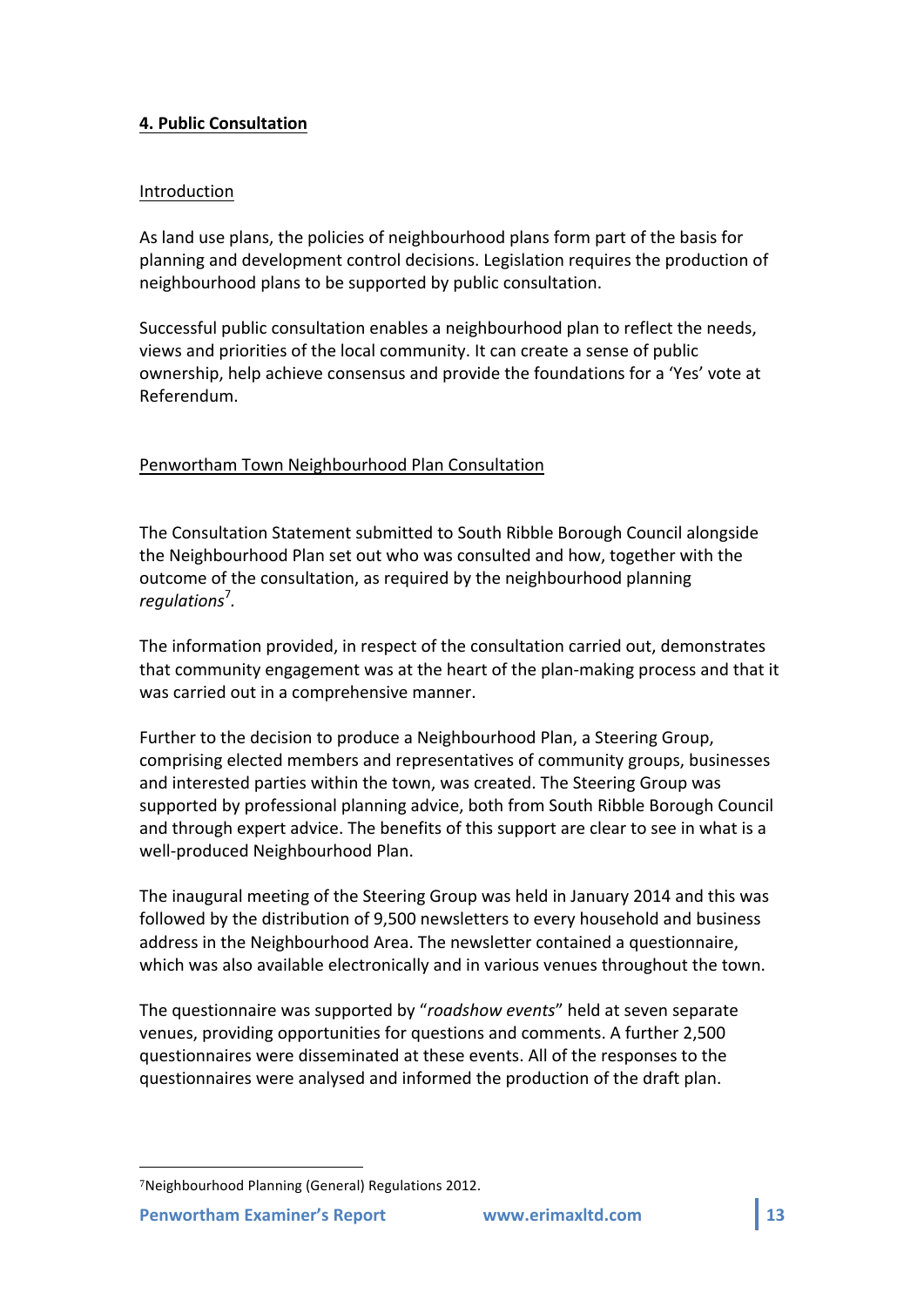Pre-Submission Consultation took place over a six week period between  $1<sup>st</sup>$  September and  $16<sup>th</sup>$  October 2015. The consultation was supported by four separate consultation events held across the Neighbourhood Area. All comments received were considered and further to a meeting on 22<sup>nd</sup> October 2015, responses were published.

The Consultation Statement provides evidence to demonstrate that community engagement was encouraged, matters raised were considered and the reporting process was transparent.

Taking everything into account, I am satisfied that the Neighbourhood Plan has emerged through robust public consultation.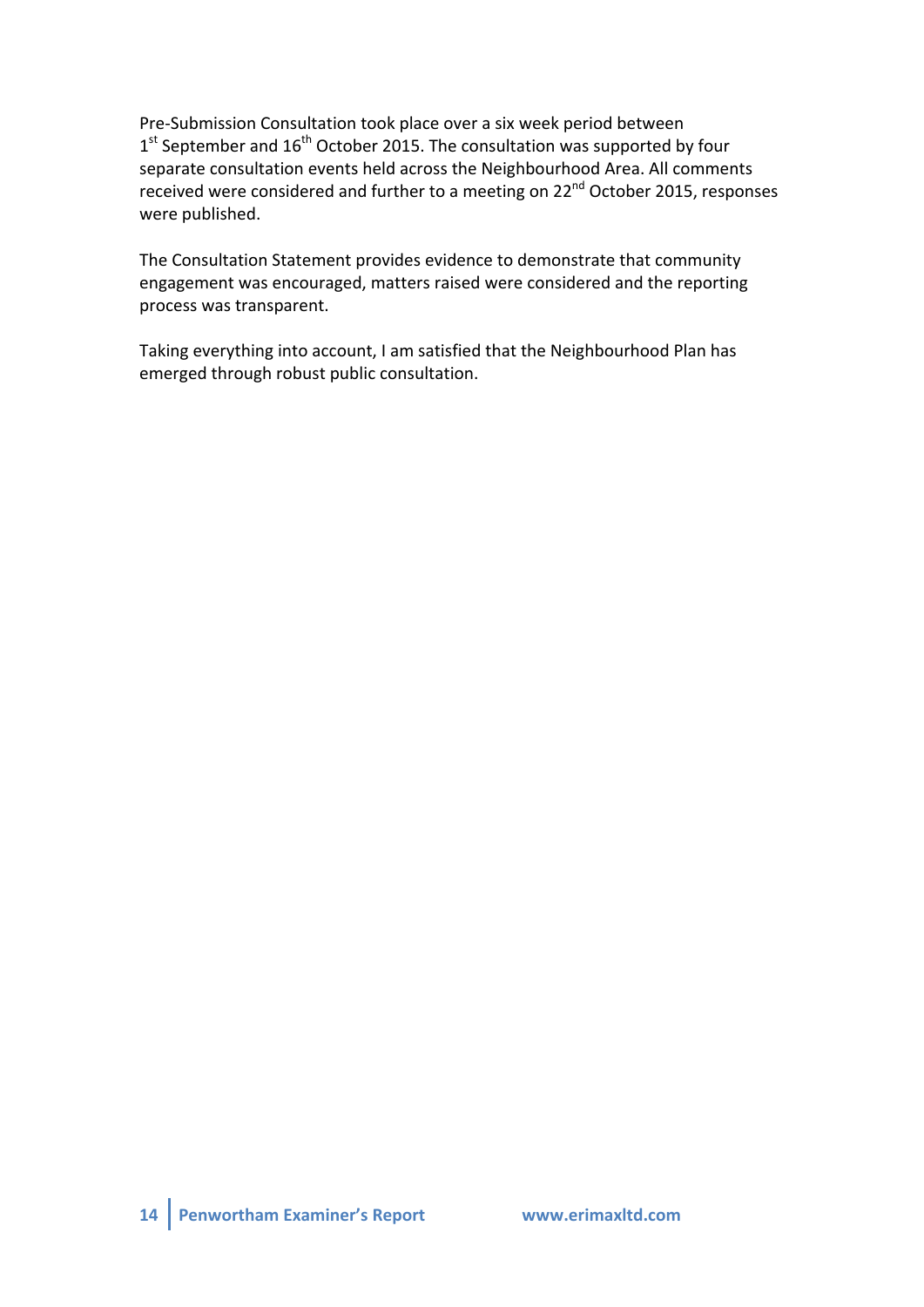## **5.** The Neighbourhood Plan – Introductory Section

The policies of the Neighbourhood Plan are considered against the basic conditions in Chapter 6 of this Examiner's Report. This Chapter considers the Introductory Section of the Neighbourhood Plan.

I note earlier in this Report that the Introduction provides a clear and accurate summary of the basic conditions. I also make a recommendation with regards including the plan of the Neighbourhood Area as part of the Neighbourhood Plan itself. 

The Local Character section is concise and provides helpful background. It is also interesting and distinctive, including references such as the Methodist chapel on Pear Tree Brow being the scene of the "*original treacle tart accident*" that created the "Penwortham Bunnock (a parkin-type cake)."

Neighbourhood plans are unique to the communities that produce them and the more unique and interesting their presentation, the more likely it is that people will read them.

Page 6 of the Neighbourhood Plan includes a reference to a "Marine Conservation Zone" along the River Ribble. However, the government has decided not to progress with this. Consequently, I recommend:

• Page 6, delete the sentence beginning "All along the Marine Conservation **Zone..."** (I also note that this sentence does not make sense, in any case)

No other recommendations are proposed to the non-Policy section of the Neighbourhood Plan. I note that this is indicative of the generally high standard of the document produced.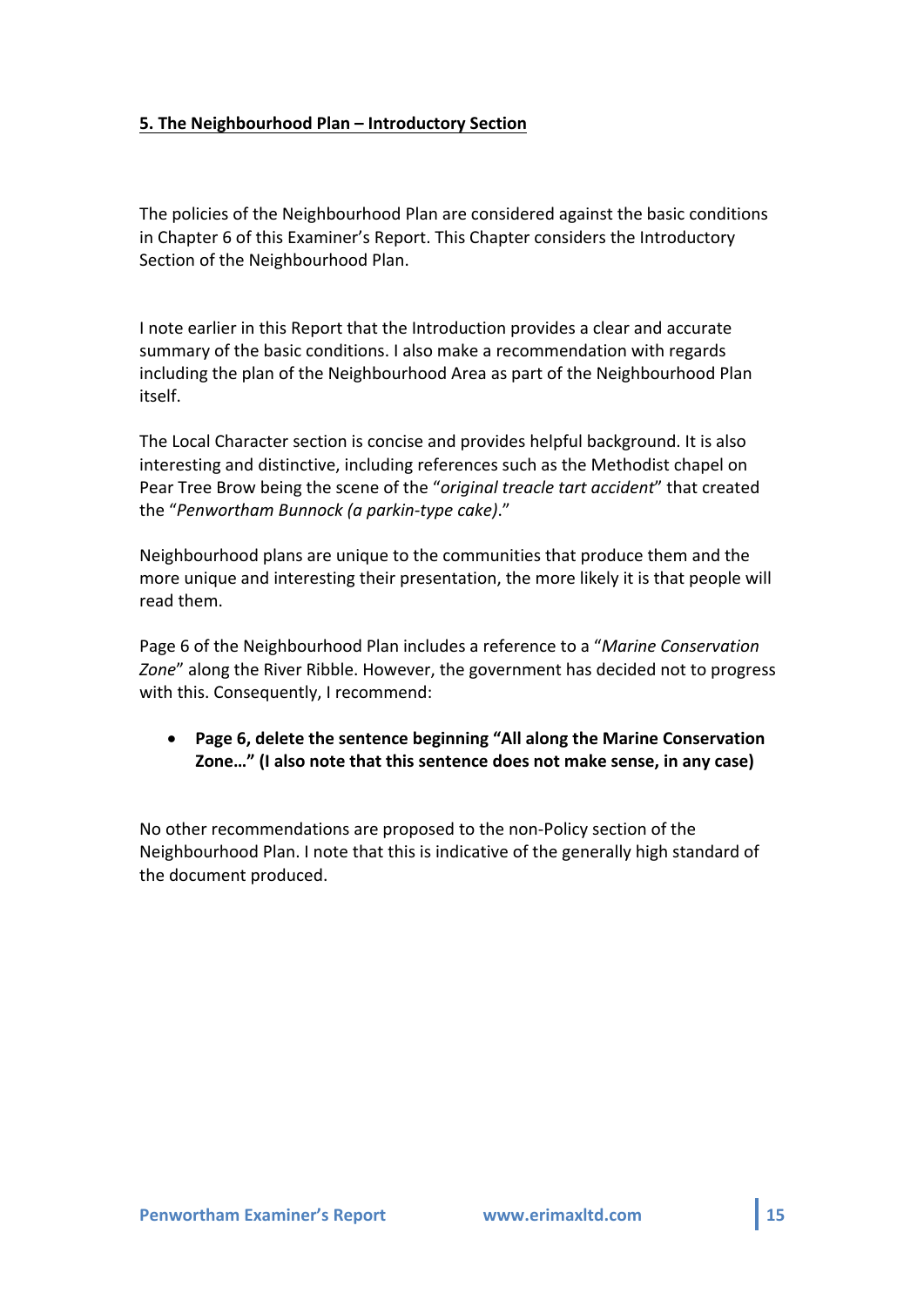# 6. The Neighbourhood Plan - Neighbourhood Plan Policies

# Policy Section – Introduction

Unlike other Policies in the Neighbourhood Plan, there is no title to the supporting text to Policy 1. It appears that the general "Policies" heading has inadvertently replaced this.

The Policies are the most important part of the Neighbourhood Plan. Taking the above into account, and in the interests of clarity and emphasis, I recommend:

- Start the Policy Section on a new page following the Vision, under the **heading "***Penwortham Town Neighbourhood Plan Policies***"**
- Following this, provide a new heading, "The Penwortham List"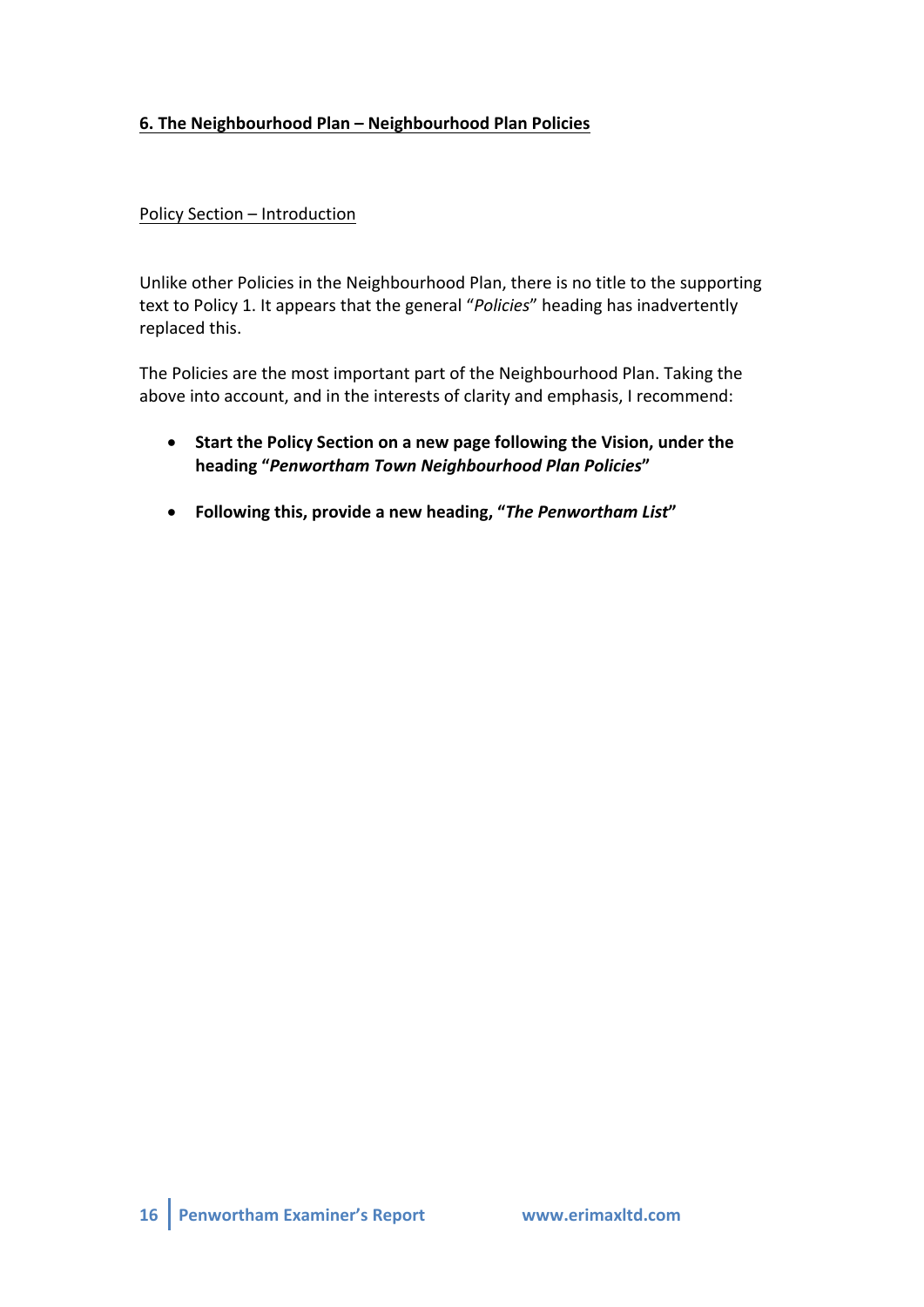## **Policy 1: Development affecting property included in the Penwortham List**

Chapter 12 of the National Planning Policy Framework (the Framework), "Conserving *and enhancing the historic environment*," recognises that heritage assets are an irreplaceable resource and requires them to be conserved in a manner appropriate to their significance.

With regards non-designated heritage assets, the Framework goes on to state that:

"The effect of an application on the significance of a non-designated heritage asset *should* be taken into account in determining the application. In weighing applications *that affect directly or indirectly non-designated heritage assets, a balanced judgement will be required having regard to the scale of any harm or loss and the* significance of the heritage asset." (Paragraph 135)

Policy 1 identifies a number of properties that, whilst not formally Listed or designated as heritage assets, make a significant contribution to the quality of the Neighbourhood Area. Each of these non-designated heritage assets are identified and their qualities described in the Appendices to the Neighbourhood Plan. Generally, in seeking to conserve the properties on the Penwortham List, Policy 1 has regard to national policy.

However, as worded, the first part of Policy 1 goes well beyond the requirements of Paragraph 135 of the Framework. It requires any harm or loss of any part of the listed non-designated heritage assets to be justified by "*substantial public benefits.*" By way of contrast, national policy simply requires the balanced consideration of the significance of the heritage asset against harm or loss. No substantive evidence has been provided in support of Policy 1's requirement for proposals to bring about public benefits. Furthermore, there is no indication of what, in this context, "substantial" actually means and consequently, the Policy does not provide a decision maker with a clear indication of how to react to a development proposal, having regard to Paragraph 154 of the Framework.

In addition to the above, no detail is provided with regards what a "*convincing* justification" comprises, how this will be judged, on what basis and who by. Taken as a whole, the first part of Policy 1 seeks to provide a greater degree of protection to non-designated heritage assets than national policy does to heritage assets, without justification.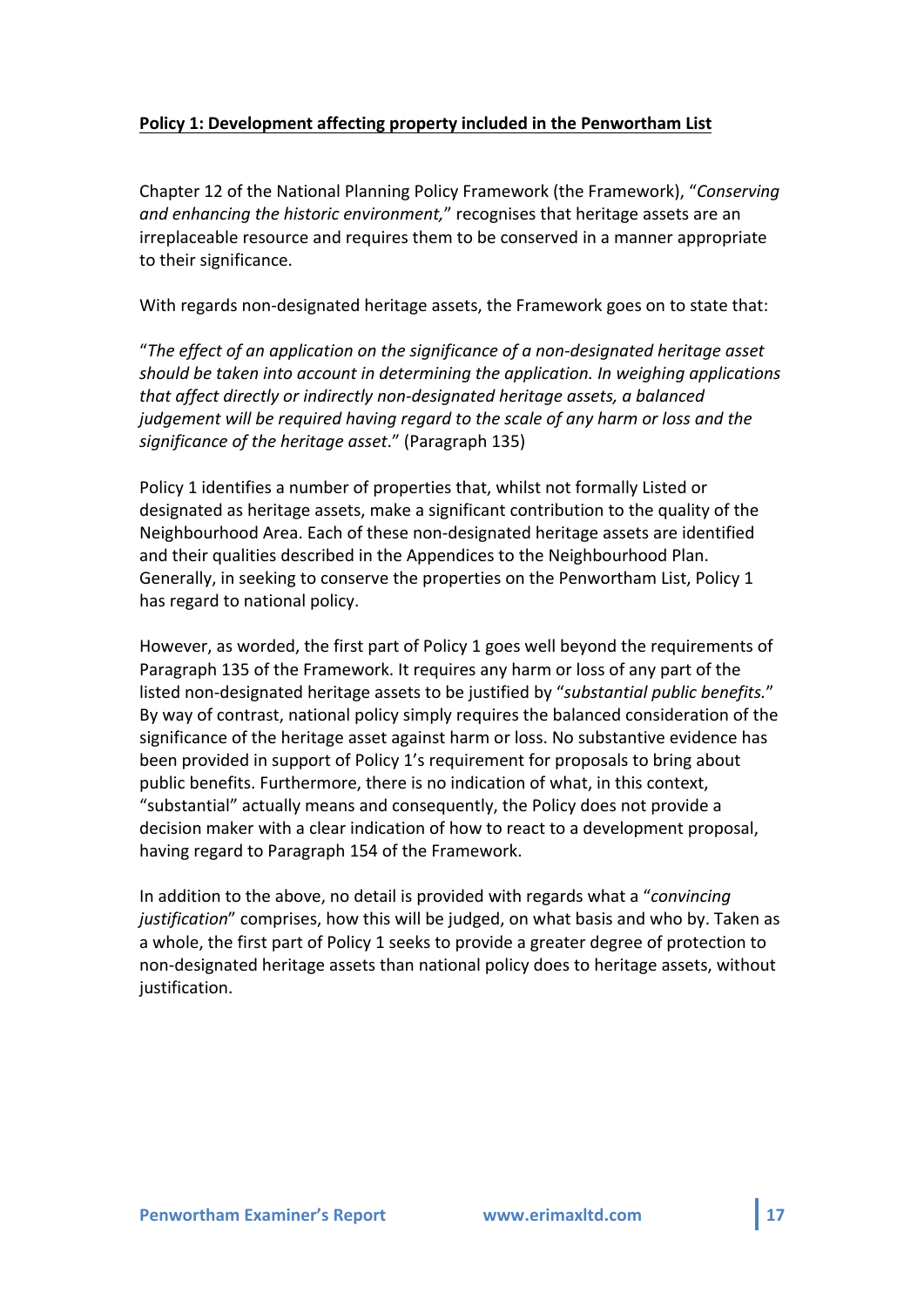The second part of Policy 1 effectively prevents the removal of any "*special feature*" that contributes to a property on the Penwortham List's significance. The description of the properties on the Penwortham List provides very little detail in this regard and consequently, this part of the Policy is imprecise and fails to have regard to Planning Practice Guidance, which requires land use planning policies to be precise and concise<sup>8</sup>.

Furthermore, it is not clear when it would be appropriate to "*re-instate*" rather than "replace" a "special feature" and why, in all circumstances, retention or reinstatement would be necessary. This part of the Policy fails to provide a decision maker with a clear indication of how to react to a development proposal. There is insufficient evidence to demonstrate that this part of Policy 1 would necessarily contribute to the achievement of sustainable development  $-$  for example, it may well be that, on balance, not retaining a "special feature" would be more than compensated for by the overall benefits of a scheme proposed, and there is no evidence to the contrary.

Taking the above into account, neither Policy 1i) nor Policy 1ii) meet the basic conditions. 

Generally, the third part of Policy 1 seeks to conserve heritage assets and has regard to national policy. It is not clear what the phrase "competing with" actually means in practice, although the proceeding sentence provides some detail as to the overall intention of Policy 1iii) and I make a recommendation in this regard below. Also, as worded, the Policy could be taken to relate to any extensions or alterations, even permitted development, which does not require planning permission. No justification for such a departure from national policy has been provided.

To some considerable degree, the last two parts of the Policy largely seek to achieve the same thing  $-$  to conserve the setting of properties on the Penwortham List. Taken together, they go well beyond the requirements of national policy by requiring all development in the setting of a non-designated heritage asset to protect, conserve and enhance the setting of that asset. The Policy goes even further by suggesting that, somehow, new development should help promote the significance of properties on the Penwortham List.

Paragraph 135 of the Framework is clear. It does not require all development in the setting of a non-designated heritage asset to promote their significance. As worded, the final parts of Policy 1 could prevent sustainable development from coming forward.

Taking all of the above into account, I recommend:

# • Policy 1, delete Criteria i) and ii)

 $8$  Ref: Planning Practice Guidance 41-041020140306.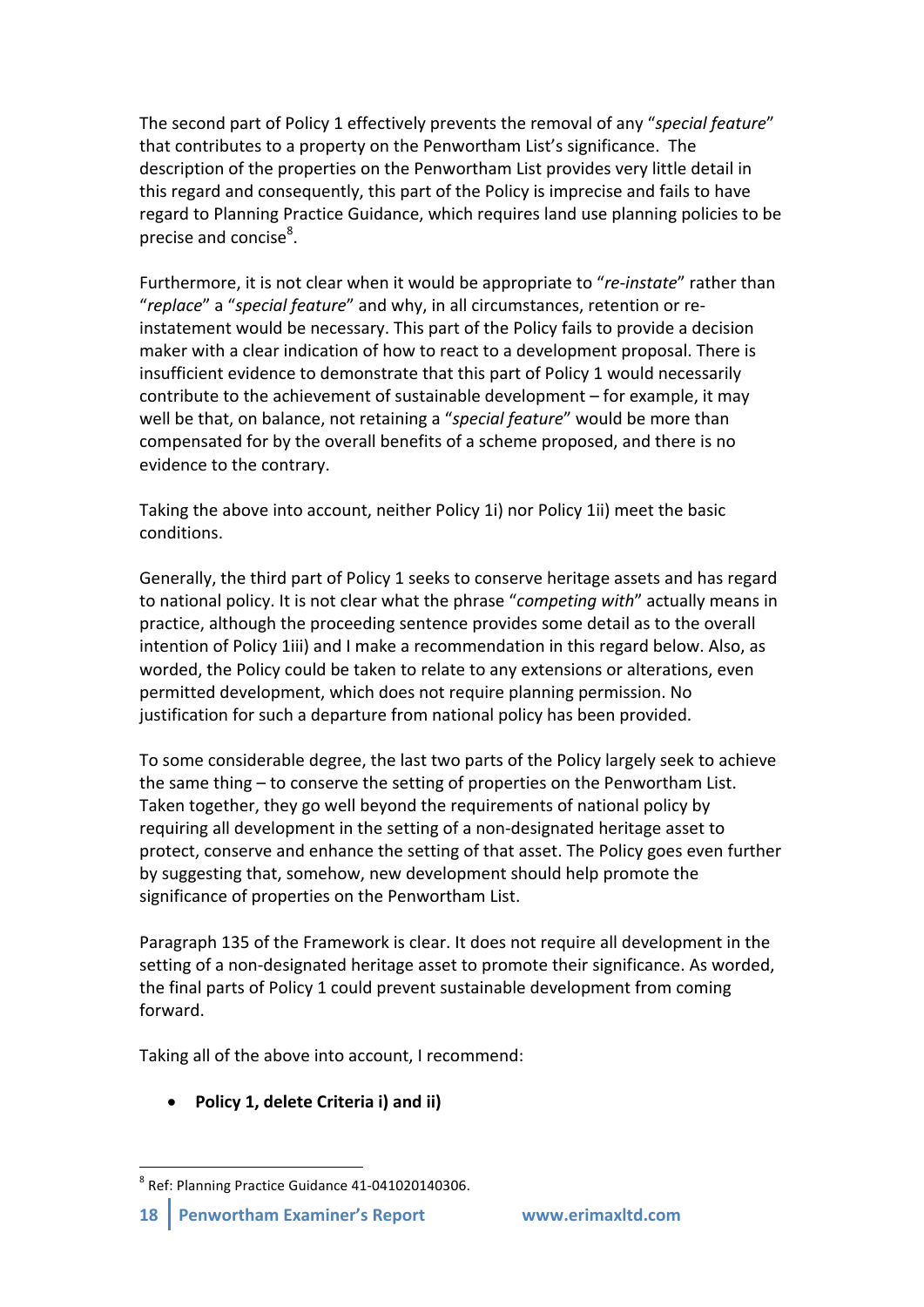- Policy 1, Criteria iii), change to "i) *Extensions or alterations requiring* planning permission to any property named on the Penwortham List should be designed sympathetically and not detract from the appearance of the *property.* **Proposals should…materials."**
- Policy 1, delete Criteria iv) and v) and replace with "*Proposals within the* setting of a property on the Penwortham List must demonstrate that they *have taken into account its significance***."**

Subject to the above, Policy 1 contributes to the achievement of sustainable development and meets the basic conditions.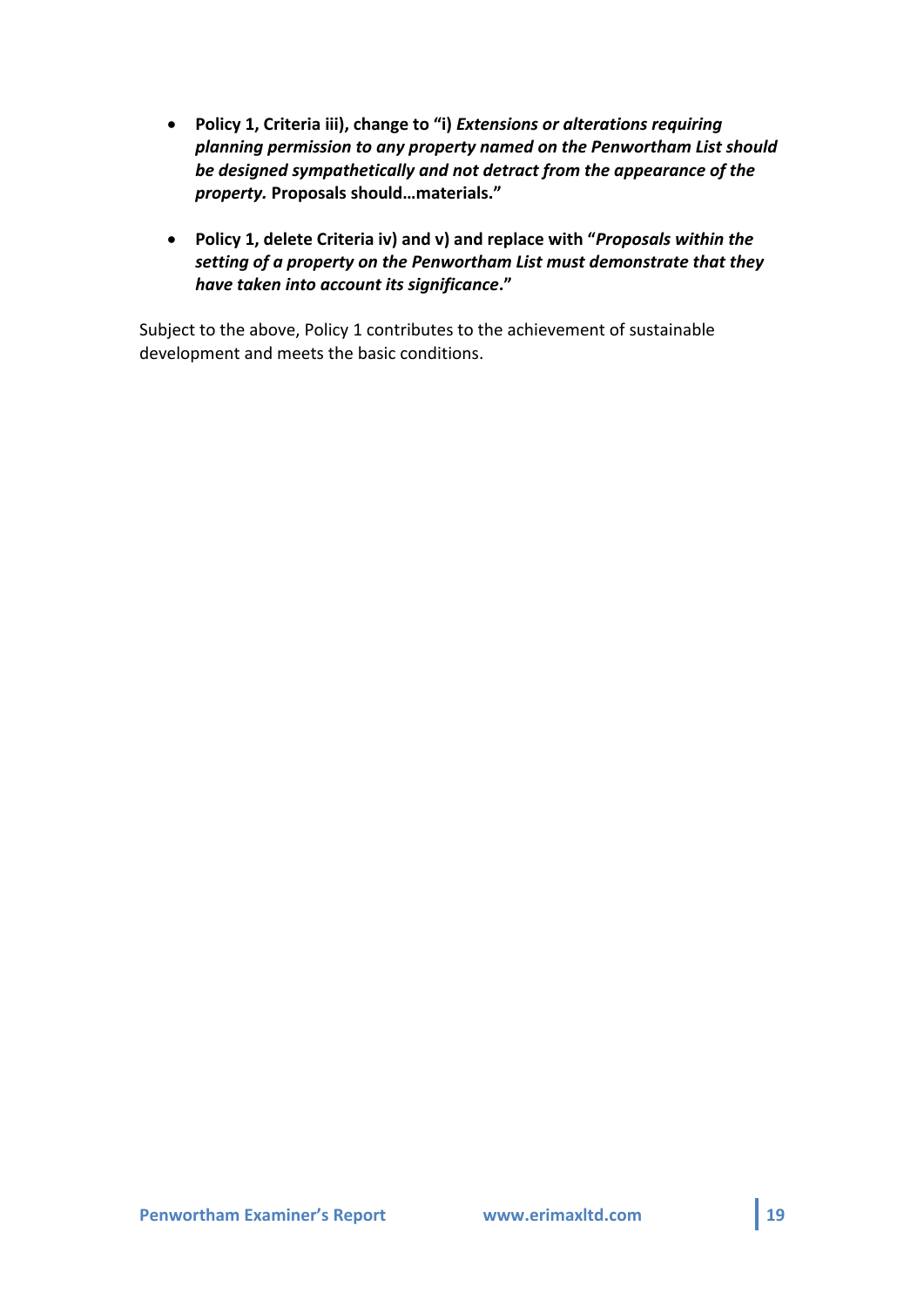## Large Scale Residential Development

# **Policy 2: Requirements for new large scale residential development**

As set out above, national advice, in the form of Planning Practice Guidance requires planning policies to be precise<sup>9</sup>. Policy 2 seeks to promote development that adds to the "small-scale distinctive feel of Penwortham." Such an approach has regard to national policy and is in general conformity with South Ribble Local Plan Policy G17, as together, both documents seek to protect local character. However, in order to achieve this, as worded, Policy 2 sets out a vague and imprecise requirement.

The Policy states that phases of development should be small in scale or broken up into smaller parcels. However, other than a broad reference in the supporting text to a parcel possibly comprising 50-150 dwellings, there is little clarity as to what a phase or parcel is. Notwithstanding this, I note that, by definition, a phase of a development already represents a splitting up of a larger development.

Further to the above, it is unclear how the requirements of Policy 2, as imprecise as they are, would impact on the delivery and viability of a development, or on matters such as developer contributions/Section 106 agreements etc. For example, there is no detailed information to demonstrate that the Policy has regard to Paragraph 173 of the Framework, which:

# "... requires careful attention to viability and costs in plan-making and decision*taking. Plans should be deliverable*."

In addition, there is nothing to demonstrate that it would be possible and appropriate in all circumstances for phases or parcels to have their own individual design and place characteristics, nor any indication of what these may be.

Taking all of the above into account, Policy 2 fails to have regard to national policy. However, the supporting text clearly sets out that much of Penwortham's character is derived from its differing characteristics. Taking this and the above into account, I recommend:

• Policy 2, change to "*The phased delivery of allocated large scale residential* sites, such that each phase has a distinctive character of its own, will be *supported***."**

 $9$  Ref: Planning Practice Guidance 41-041020140306.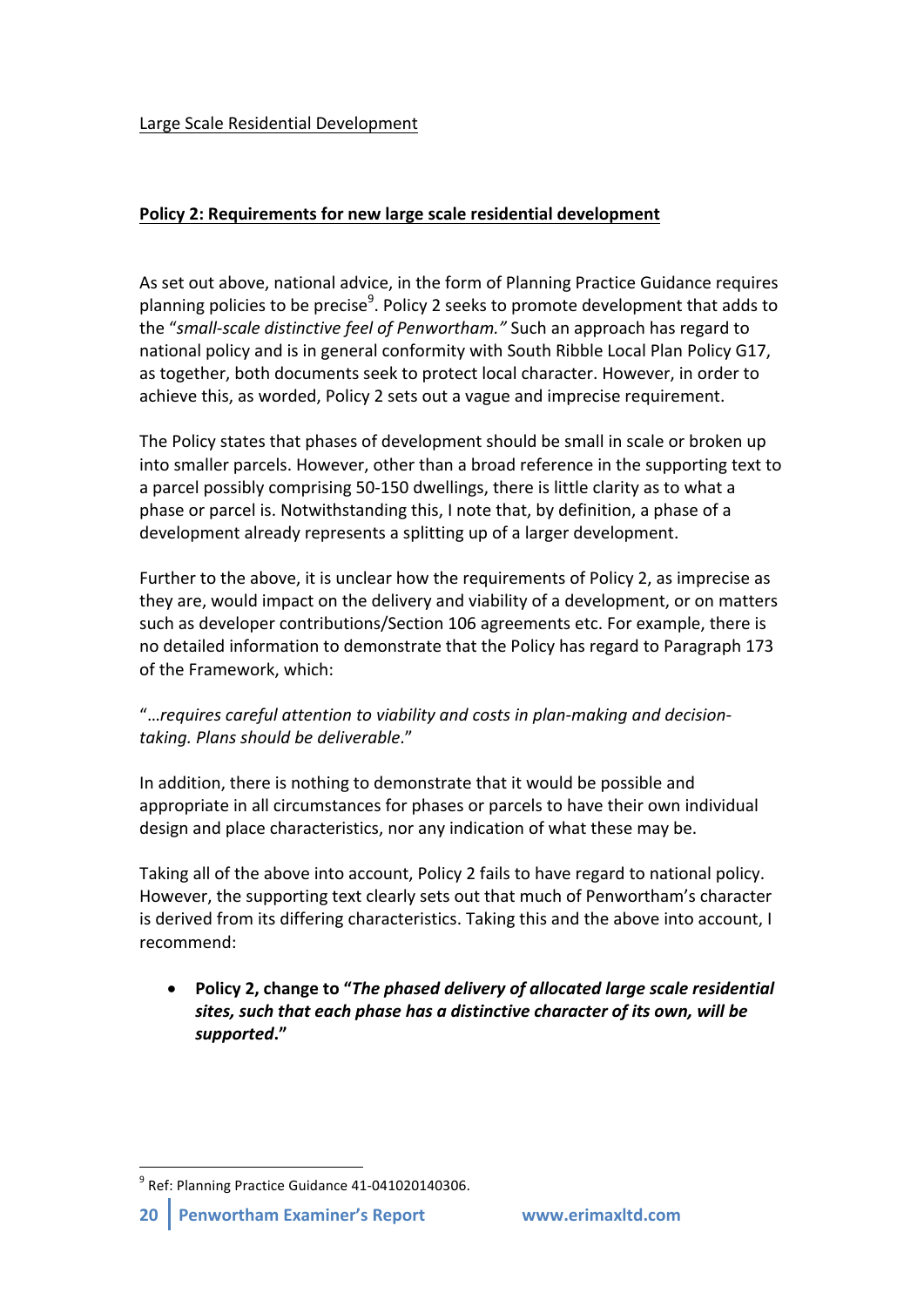#### Range of residential properties

## **Policy 3: Range of residential property**

Chapter 6 of the Framework supports the delivery of a wide choice of high quality homes. Whilst the aspiration of Policy 3, which requires residential development to contribute towards a wide range of dwellings, has regard to this, the Policy itself is so general as to be imprecise. It appears as a general statement, rather than a precise land use planning policy.

The Neighbourhood Plan already establishes that Penwortham has a wide range of dwellings. By its very nature, residential development will make a contribution to the Neighbourhood Area's wide range of dwellings. The Policy does not set out any requirements in terms of size, design or tenure and consequently, it fails to provide a decision maker with a clear indication of how to react to a development proposal.

I recommend:

- **Delete Policy 3**
- Delete supporting text and the heading "Range of Residential properties"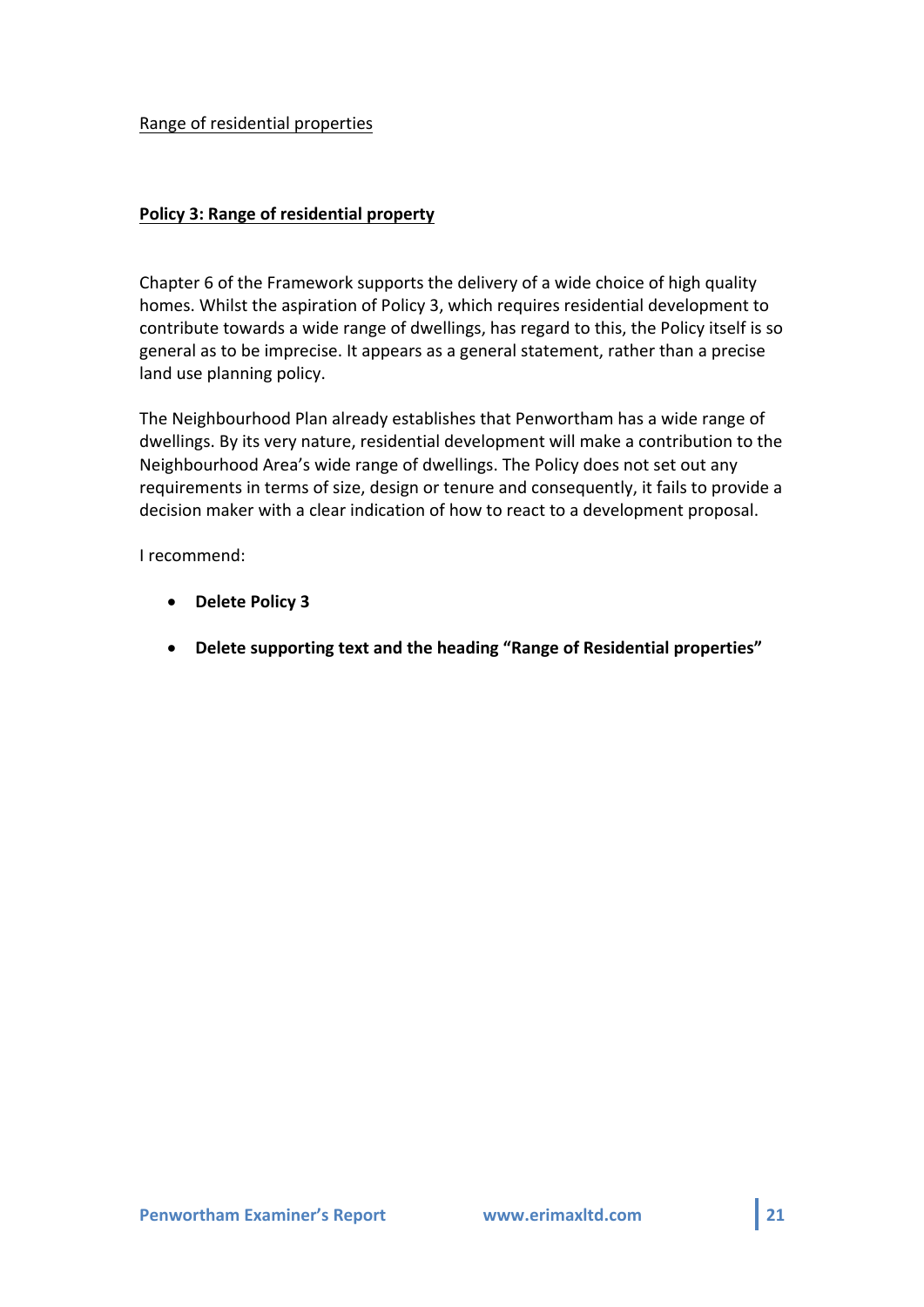## Types of Residential Property

## **Policy 4: Types of Residential property**

It is not the role of neighbourhood planning policies to repeat policies contained in current, adopted planning documents. Further, a neighbourhood planning policy should not be reliant upon policies in other documents that are beyond the control of the neighbourhood plan. There is also no need for policies to cross reference other policies within the same neighbourhood plan, as the neighbourhood plan should be read as a whole.

Part of Policy 4 relies upon Policy 7 of the Central Lancashire Core Strategy and cross-references a previous Policy (which is, in any case, recommended for deletion). I make recommendations in this regard below.

In supporting the provision of a wide choice of high quality homes, the Framework promotes planning:

"...for a mix of housing based on current and future demographic trends, market trends and the needs of different groups in the community (such as...older people...)" (Paragraph 50, the Framework)

Policy 4 seeks to meet the need identified by the community for more housing for older people. However, it is not entirely clear why this should result in the specific requirement for 10% of affordable housing to be specifically for occupation by older people; and 10% of every development to comprise single storey properties suitable for use by older people. There is no clear evidence base to demonstrate that these specific requirements relate to specific identified needs.

Further to the above, no evidence has been provided to demonstrate that, in all cases, it will be appropriate for 10% of residential development to comprise single storey property, or that such a requirement will be viable and deliverable, having regard to Paragraph 173 of the Framework.

However, the general aims of Policy 4 have regard to national policy. Taking this and all of the above into account, I recommend:

• Policy 4, change to "On development sites where affordable housing is *provided, the provision of 10% of units specifically for occupation by older people will be supported. On all residential developments, the provision of* 10% of units as single storey properties suitable for use by older people will *be supported***."**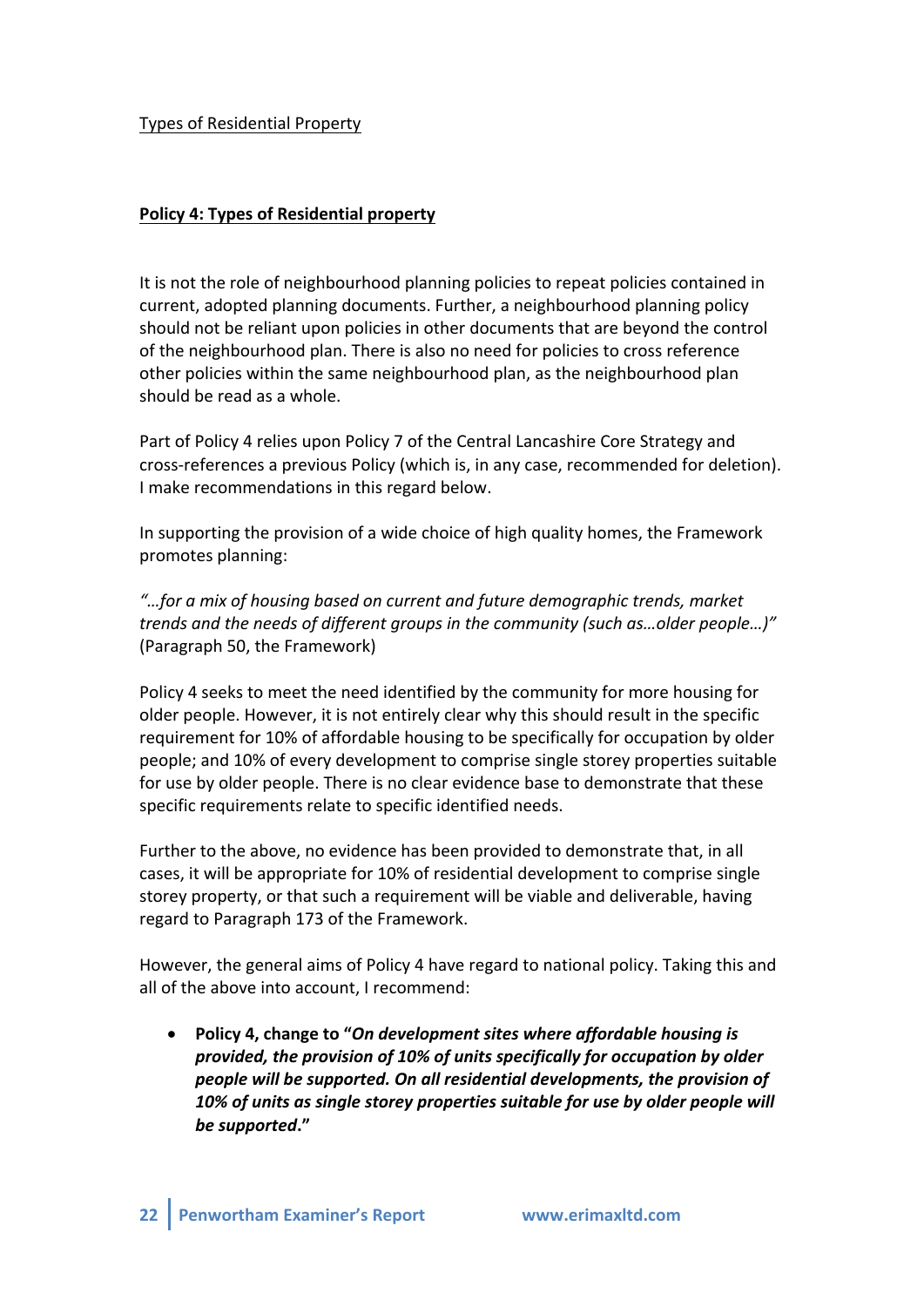## Middleforth Shopping Centre

## **Policy 5: Middleforth Shopping Centre**

Policy 5 seeks to designate Middleforth Shopping Centre. Given this, it is appropriate to show the area designated within the Neighbourhood Plan. I recommend:

# **Move the plan from Appendix 10 into the Neighbourhood Plan, to follow Policy 5**

Chapter 2 of the Framework, "*Ensuring the vitality of town centres*," recognises town centres as the heart of their communities and supports policies to promote their vitality and viability. In addition, Paragraph 70 of the Framework states that planning policies should:

"...ensure that established shops, facilities and services are able to develop and *modernise in a way that is sustainable, and retained for the benefit of the community*."

In seeking to retain the majority of uses in Middleforth Shopping Centre in retail use, whilst allowing for some flexibility, Policy 5 has regard to the Framework. However, the Policy also requires retail uses to be enhanced, without providing a mechanism to deliver this. Consequently, this part of the Policy is unclear and fails to have regard to Paragraph 173 of the Framework.

The second part of the Policy is imprecise, to the extent that it fails to provide a decision maker with a clear indication of how to react to a development proposal. It simply states that various possible uses "*may be appropriate*." By the same token, they may not be appropriate, and consequently this part of the Policy does not provide for clarity.

I recommend:

• Policy 5, change to "*To support the vitality and viability of the Middleforth Shopping Centre, as defined in the plan below, development proposals that would result in less than 60% of units remaining in A1 (Retail) uses will not* **be supported."** (delete rest of Policy)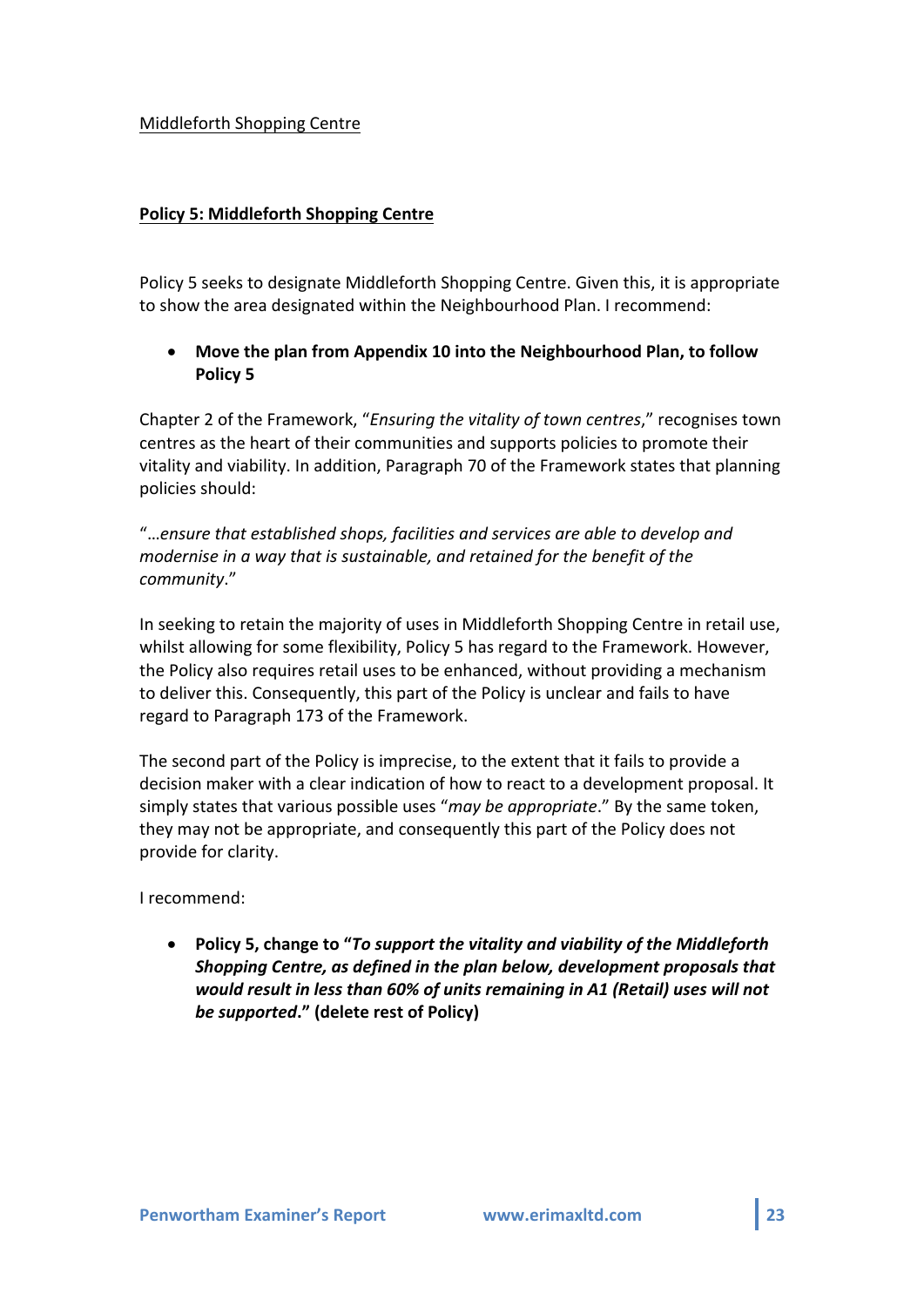Sporting Facilities

# **Policy 6: New Sporting Facilities**

Paragraph 73 of the Framework recognises that:

"...opportunities for sport and recreation can make an important contribution to the *health and well-being of communities*."

Generally, part of Policy 6, in supporting new sporting facilities, has regard to national policy.

The first part of Policy 6 sets out a general aspiration of Penwortham Town Council. It is not a land use planning policy. However, rather than lose sight of a locally important aspiration, I make a recommendation below that recognises the potential for community benefits to arise from development.

The second part of the Policy is imprecise. It refers to "*additional sporting facilities requirements arising."* This is something that has not yet occurred and which, consequently, may or may not occur at some stage in the future. The Policy then goes on to refer to possible, undefined financial contributions towards the equally undefined "additional sporting facilities requirements." This part of the Policy is unclear and fails to meet the basic conditions.

In making the recommendation below, I note that Penwortham Town Council has identified a specific area of land for new sporting facilities.

I recommend:

- Policy 6, delete and replace with "*The provision of new sporting facilities adjacent to Penwortham Community Centre will be supported***."**
- Provide a new "Community Action" (NB, this is not a land use planning policy), with the text "*The Town Council will, where possible, seek to work together with partners to locate new sporting facilities adjacent to the existing Community Centre."*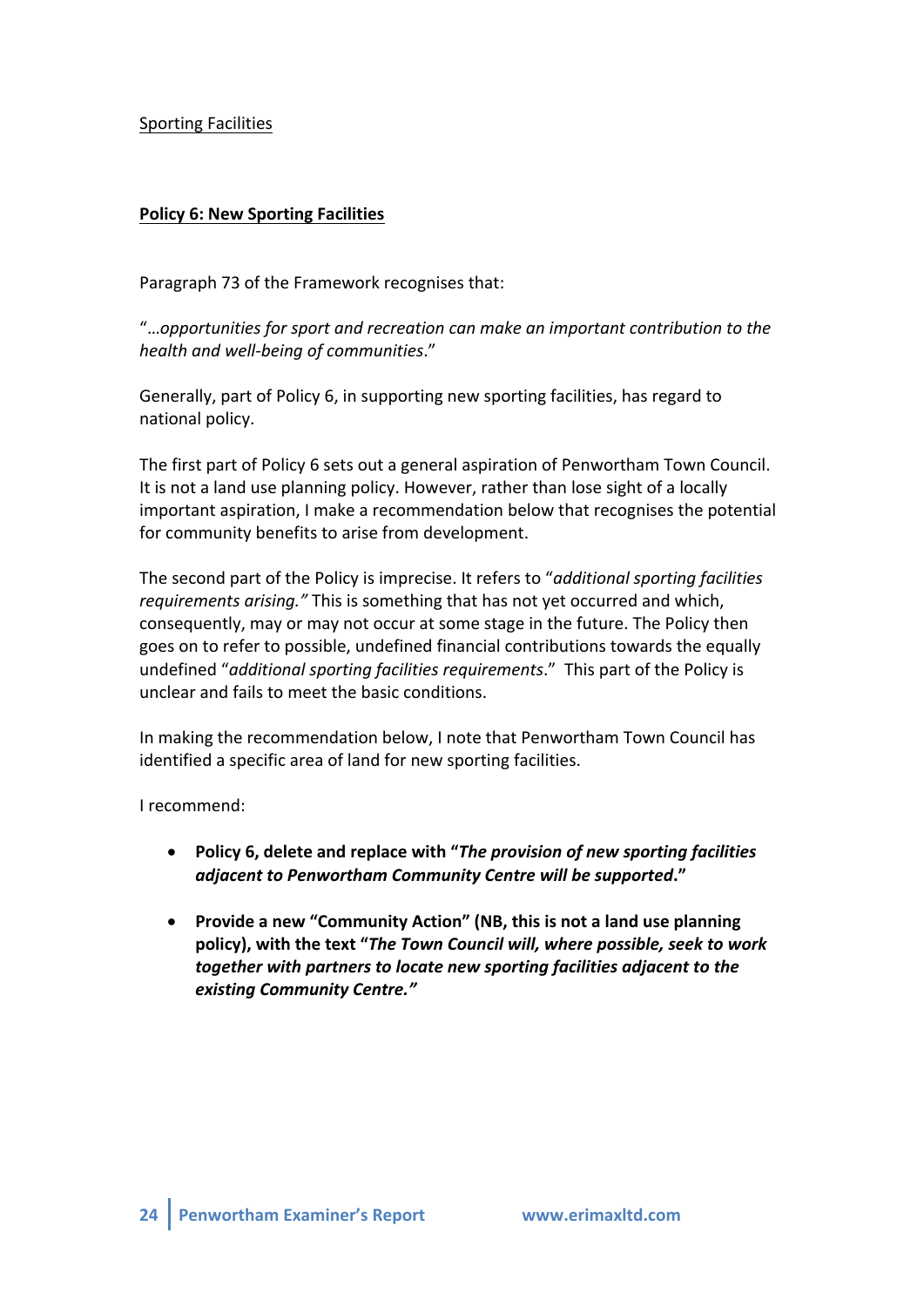## Community Facilities

## **Policy 7: Penwortham Community Centre**

Paragraph 70 of the Framework states:

"To deliver the social, recreational and cultural facilities and services the community needs, planning policies and decisions should: plan positively for the provision and *use of shared space, community facilities…"*

Generally, in seeking to extend Penwortham Community Centre, Policy 7 has regard to national policy. However, the first part of the Policy relates to the promotion of the wider usage of the Community Centre, rather than a land use planning matter. I recommend the introduction of a Community Action below, to take account of this aspiration. 

The Policy goes on to state that "...the Town Council will commit its resources..." and again, this is not a land use planning matter, but a statement relating to the future intention of Penwortham Town Council.

I recommend:

- **Policy 7, change to "The extension of Penwortham Community Centre, to** *include the provision of a multi-use hall and cafeteria, will be supported."*
- Create a new "Community Action" with the following text "The Town **Council will promote the wider use of Penwortham Community Centre. To** support this, the Town Council will commit its resources to future *improvements***."**

Subject to the above, Policy 7 contributes to the achievement of sustainable development and meets the basic conditions.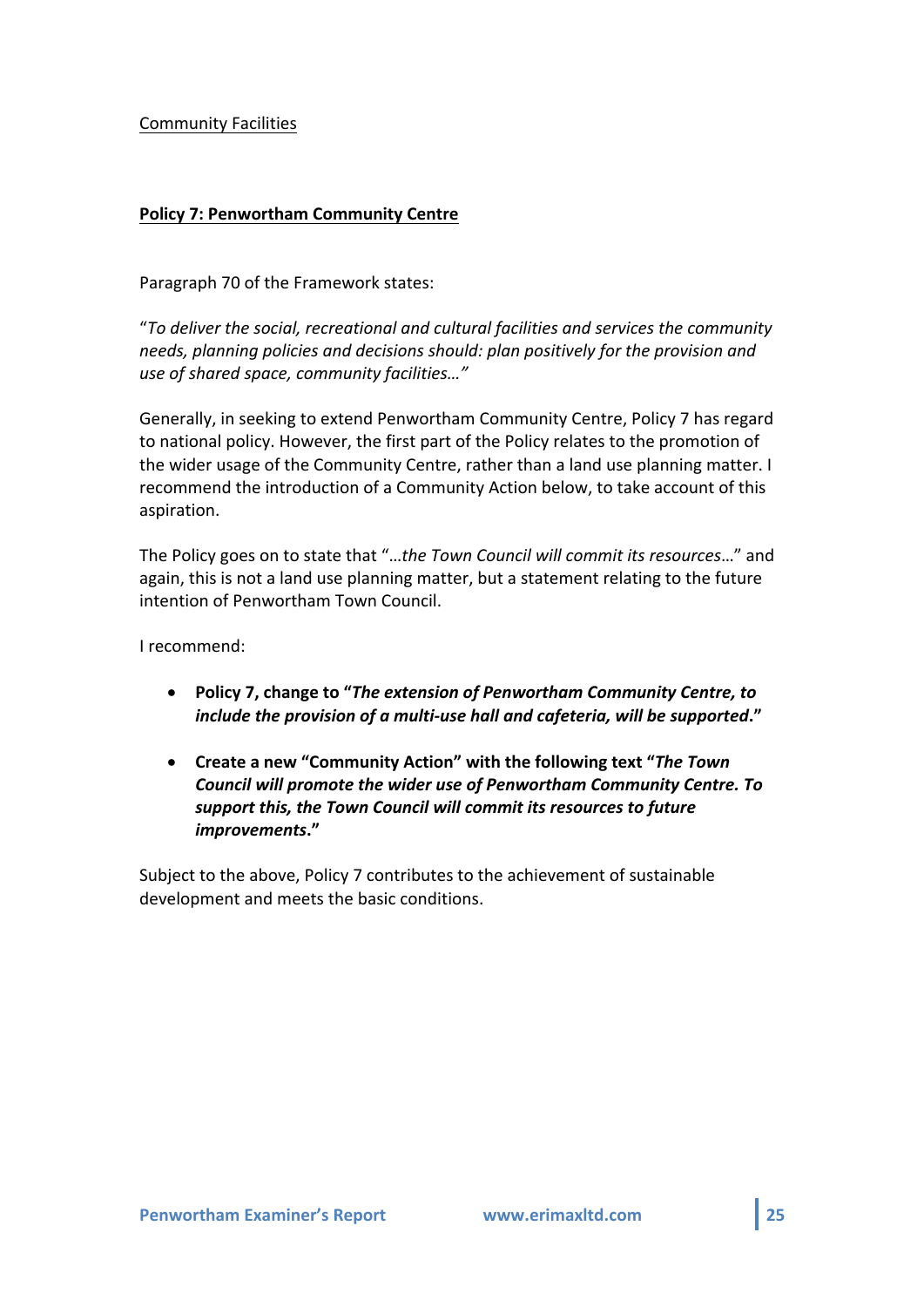## Penwortham Cycling and Walking Route

## **Policy 8: Penwortham Cycling and Walking Route**

Paragraph 75 of the Framework establishes that:

"Planning policies should protect and enhance public rights of way and access."

In addition, Chapter 4 of the Framework, "Promoting sustainable transport," states that developments should be designed to:

"...give priority to pedestrian and cycle movements..." (Paragraph 35)

Policy 8 has regard to national policy. It supports the provision of a new circular route for walkers and cyclists.

However, as set out, the Policy comprises a general statement, is reliant upon third parties and reads as an aspiration rather than a deliverable land use planning policy. Further, it relates to a plan that is not included within the Neighbourhood Plan, but is appended to it.

Taking all of the above into account, I recommend:

- Policy 8, change to "*The route shown on the plan below will be safeguarded for a dedicated circular route for cyclists and walkers. Proposals for* development within the Neighbourhood Area that would prejudice the *delivery of the route will be resisted***."**
- Move the plan from Appendix 12 to the Neighbourhood Plan, below **Policy 8**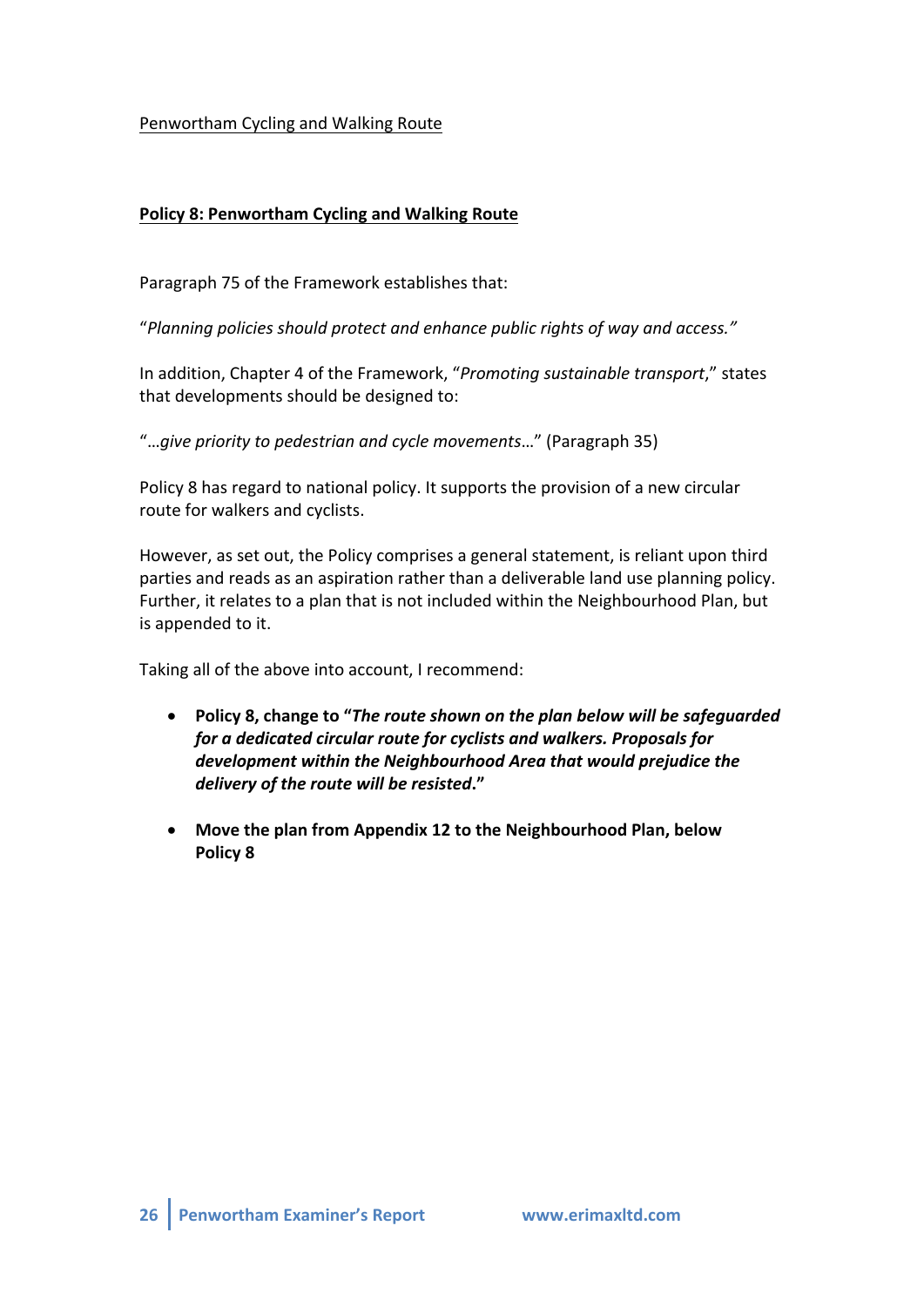# **7. The Neighbourhood Plan: Other Matters**

I note that the recommendations made in this Report will have a subsequent impact on page numbering and Contents. I recommend:

• **Update the Contents page (page 2) to reflect the recommendations above**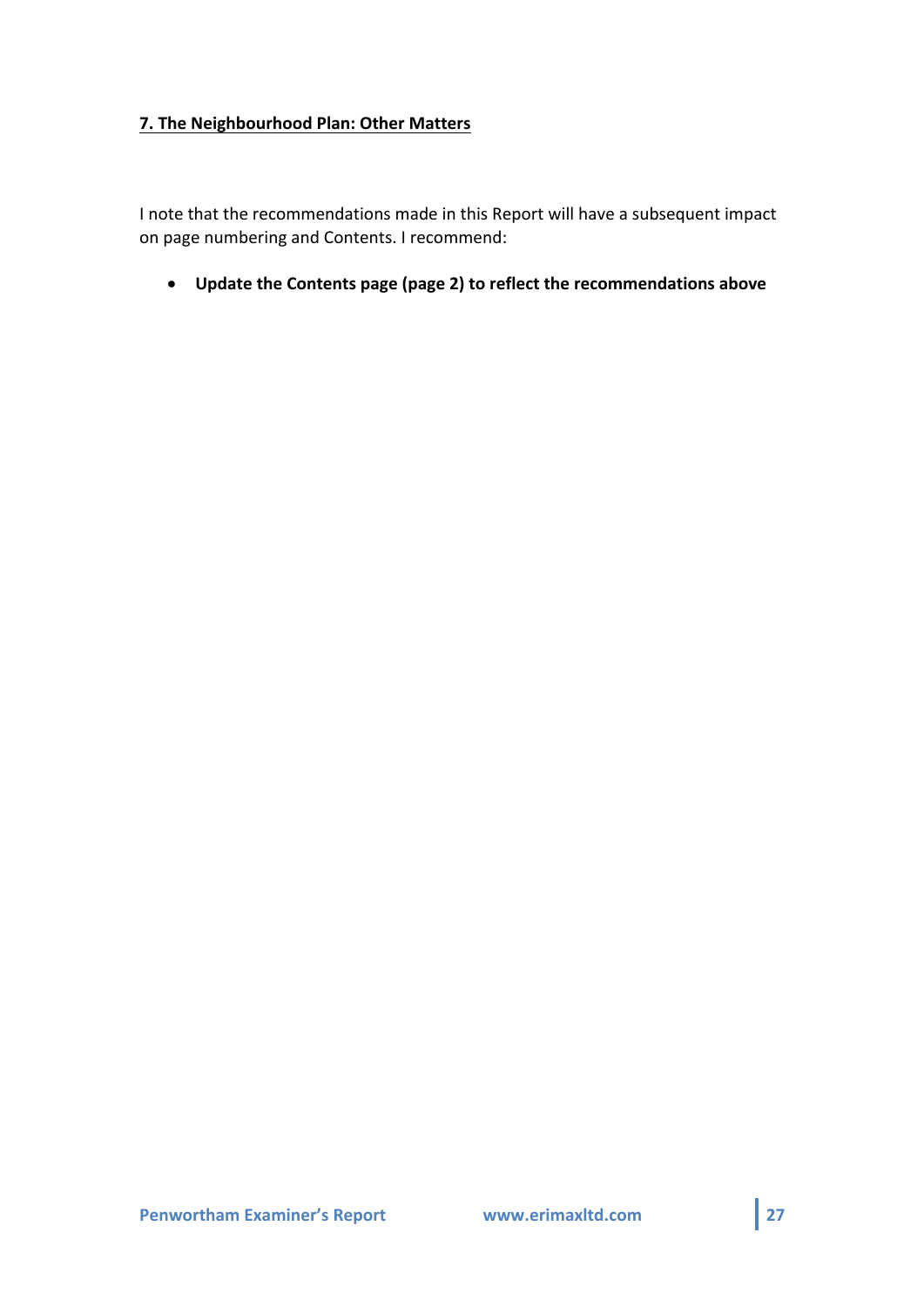# **8. Summary**

I have recommended a number of modifications further to consideration of the Penwortham Town Neighbourhood Plan against the basic conditions.

Subject to these modifications, I confirm that:

- having regard to national policies and advice contained in guidance issued by the Secretary of State it is appropriate to make the neighbourhood plan;
- $\bullet$  the making of the neighbourhood plan contributes to the achievement of sustainable development;
- $\bullet$  the making of the neighbourhood plan is in general conformity with the strategic policies contained in the development plan for the area of the authority (or any part of that area);
- $\bullet$  the making of the neighbourhood plan does not breach, and is otherwise compatible with, European Union (EU) obligations; and
- the making of the neighbourhood plan is not likely to have a significant effect on a European site or a European offshore marine site, either alone or in combination with other plans or projects.

Taking the above into account, I find that the Penwortham Town Neighbourhood Plan meets the basic conditions. I have already noted above that the Plan meets paragraph 8(1) requirements.